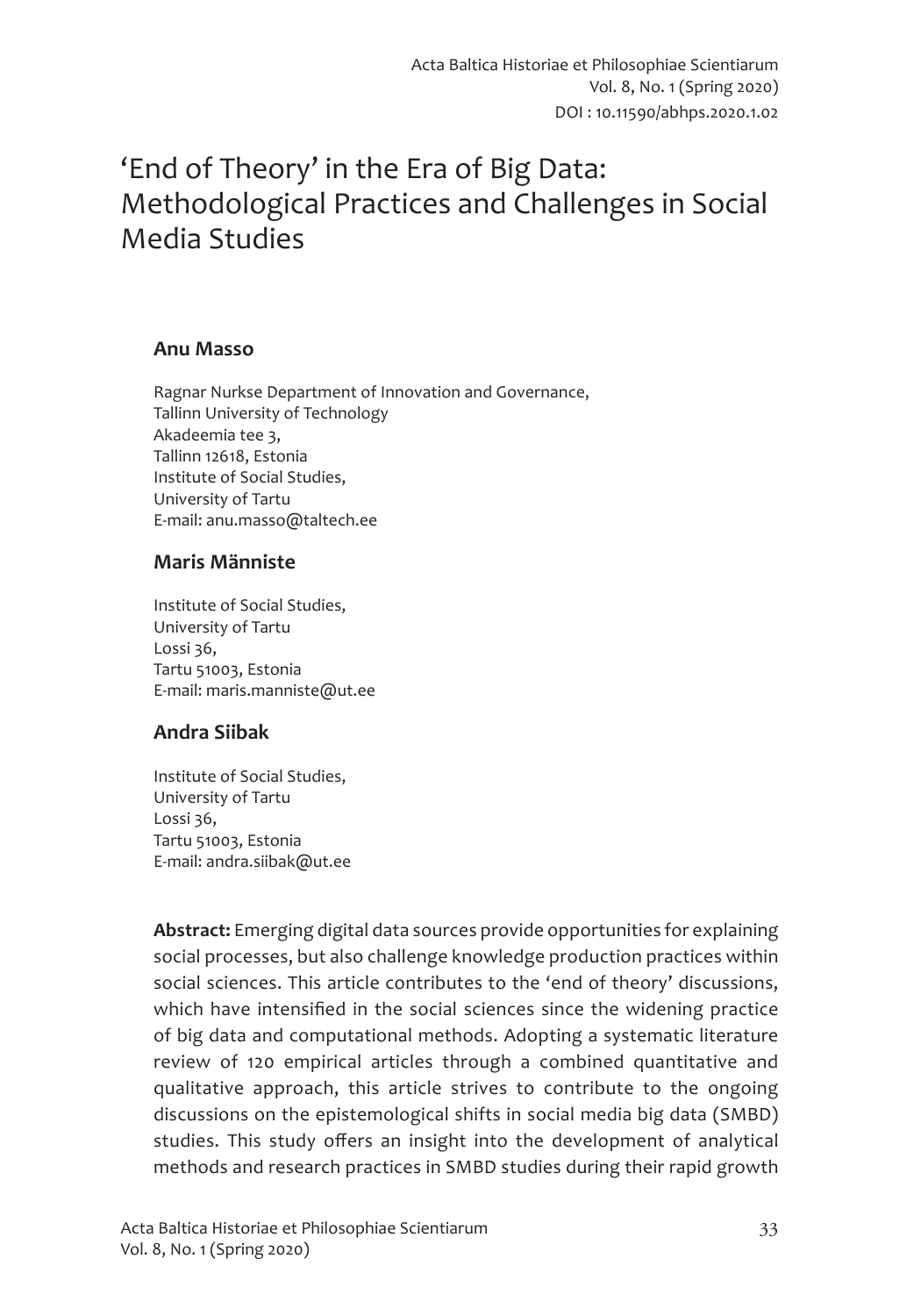period in 2012–2016. The study findings only partially revealed the 'end of theory' claim: the problem setting of the studies is rather weakly related to theory, often neither hypothesis nor research questions are formulated on the basis of previous theories or research. However, this relatively weak relatedness to theory has not led to the descriptive type of inference, but rather exploratory, or predictive ways of reasoning. Instead of enabling predictions in social science research, SMBD raises issues of understanding the causes and effects in predictions for evaluating the social mechanisms of global disruptions. Developing 'human research machines' that exploit the cognitive resources of individuals should not be the aim of SMBD production. The outcome should be to recognise that the cognitive abilities of researchers, access to data, and developing novel methods are necessary for evaluating the global impact of social behaviour.

**Keywords:** *big data, computational social science, digital methods, end of theory, social media, social science methodology* 

## Introduction

The global move towards digital technologies has intensified the discussions about knowledge production and the ways social sciences are practised. Digital data are becoming significant sources for explaining social processes and for managing crises. Social media posting, mobile phone interactions, or self-tracking with wearable devices are only some of the examples of data produced during everyday activities. As new media technologies offer a wide array of novel data sources, these data are creating the illusion for being the new sources of social truth and are believed to provide new opportunities for grasping social complexities and predicting social disruptions. Therefore, big data research is often seen as a means for addressing the complexities of handling data, rather than seeing the complex relation data has with the world that the society assumes it presents (Ho, 2020).

Digital data are not there just to be collected and analysed (Puschmann & Burgess, 2014; boyd & Crawford, 2012; Marres & Gerlitz, 2015) but are created and collected through exploitation of cognitive resources of humans using these digital tools (Mühlhoff, 2019). These digital data also have significant consequences on the implementation of computational tools and the implications related to knowledge in an increasingly datafied world (Dalton & Thatcher, 2014; Neff *et al*., 2017). Studies have warned that the spreading "data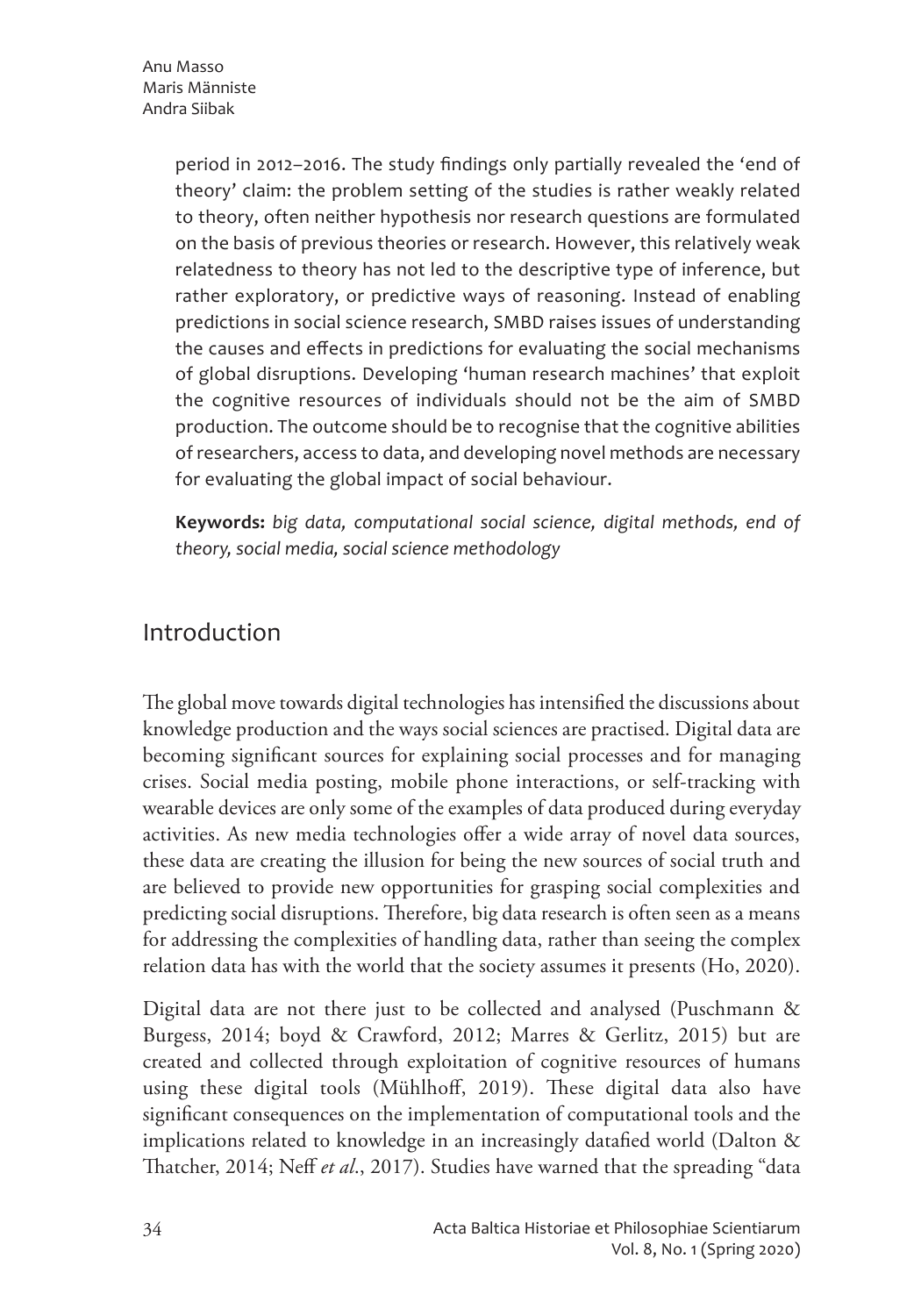revolution discourse" (Resnyansky, 2019) may reproduce previously dominant data practices and therefore hinder the integration of social science knowledge into big data analysis or even delay further innovations in methods.

In relation to the spread of the computational approach, several critical statements have been made that question the ways social reality is studied, and knowledge is created in big data research, like 'end of theory' (Anderson, 2008) or 'descriptive empiricism' claims (Kitchin, 2014). According to this criticism, the previously dominating approach to science, which was formulating testable hypotheses, testing models, confirming or falsifying theoretical models, is assumed to become obsolete. Instead, as Anderson (2008) argues, the data-driven approach to largescale data gains importance where analysis of correlative relationships is preferred without explaining the underlying mechanisms of these relationships. As a result of these developments and as assumed by this criticism, the role of theory in big data (henceforth BD) studies may significantly diminish. Consequently, BD will define the main elements of a study's design, such as social categories under consideration, subjects and sample, and therefore may introduce shifts in the ways social sciences are practised.

Although there are ongoing discussions in the theoretical literature on the shifts in knowledge production in big data studies (see, e.g., Kitchin, 2014; Olteanu *et al*., 2019), there are only a few empirical studies examining these emerging data practices in relation to BD and computational methods. Studies on the changing research practices within the social sciences have revealed shifts in data sources, data collection and analysis methods (e.g., starting with Breiman, 2001) as well as methodological shifts related to the emergence of BD (Zimmer & Proferes, 2014; Sivarajah *et al.*, 2017). A previous study has examined in greater detail user perspectives on social media data mining practices (Kennedy *et al*., 2017) or the roles and implication of research tools on the analysing of data and the knowledge that can be achieved from that data (Weltevrede, 2016). Ongoing theoretical discussions highlight the epistemological shifts and challenges in relation to the data turn (Symons & Alvarado, 2016; Halford & Savage, 2017; Slota *et al*., 2020) and the potentials and limits of datafied knowledge production (Fuchs, 2017; Thylstrup *et al*., 2019; Hargittai, 2020). As far as we know, there has not been any systematic empirical exploration of research practices in the field of social media big data (SMBD) studies. This study aims to fill this gap in the corpus of SMBD research. We devised a systematic literature review method to reveal in detail the research practices in empirical articles using SMBD, in order to highlight the trends and variations in knowledge production. This study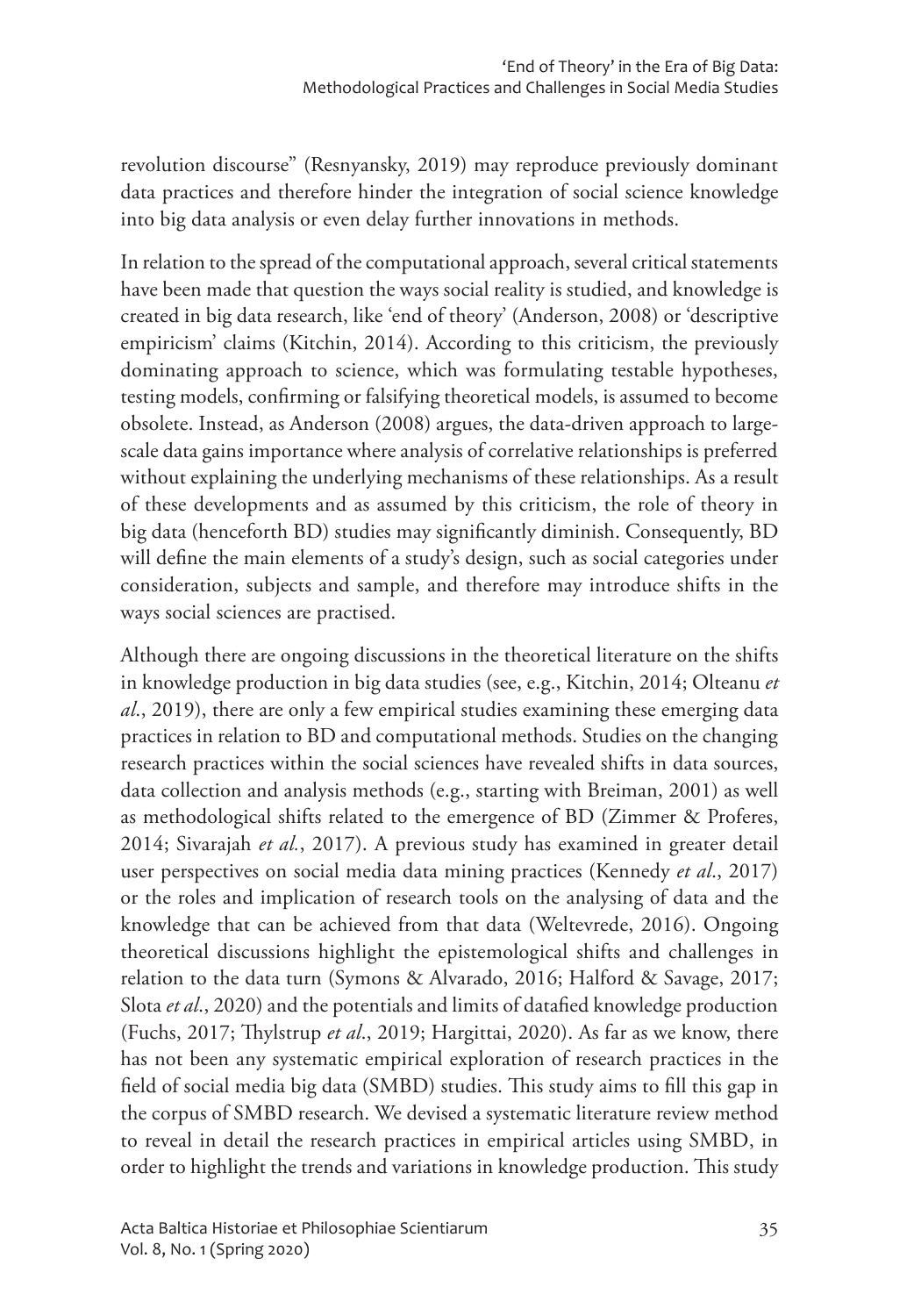systematically explains the research practices which emerged during the most rapid growth period of SMBD studies, in 2012–2016. We incorporated 'end of theory' in the article's title as a "plea" that is often used in discussions about the shifts within social sciences towards data-driven methods. The article strives to contribute to these ongoing discussions on the epistemological shifts and knowledge production in social sciences, through mapping the most used data practices in academic SMBD research.

# Big data in social sciences Approaches to big social data

In this study, we start from the data studies' perspective of understanding BD as a socio-cultural phenomenon (Dalton & Thatcher 2014; Iliadis & Russo, 2016). This approach emphasises the shifts in knowledge production in relation to BD within the social sciences, such as turning attention to the opportunities, as well as to the critical issues like bias, limitations, and research ethics. Some discussions about BD have seen it as a shift from designed data to organic and often human-generated data within the social sciences (Shah *et al*., 2015; O'Brien *et al*., 2015; Schäfer & van Es, 2017). Other approaches have emphasised that SMBD are systematically and purposefully structured by social media platforms or ideologies (Weltevrede, 2016; Puschmann & Burgess, 2014). These studies disclaim that SMBD are an ontology, but instead claim that they are a way of purposefully manipulating the world and therefore leading to a significant reduction of the ways knowledge is created (Bowker, 2014).

Therefore, discussions on the implicit ideology of BD's origin materialise from the tension between the newly emerged computational research paradigm that, on the one hand, sees BD as a possible resource and, on the other hand, as an approach assuming the socially constructed nature of data (Puschmann & Burgess, 2014). Therefore, novel data is creating new cultural phenomena, which are being expressed in new data cultures or habitual practices in knowledge production in the field of social sciences, where SMBD is gaining its meaning as data, only through the systematic ways it is produced and handled.

Our study focuses on SMBD, which is often used as synonymous to BD, since social media are widely intertwined with the everyday lives of individuals, as well as the relative accessibility of these data for research purposes of modelling social interactions and behaviour (Olshannikova *et al*., 2017). Still, SMBD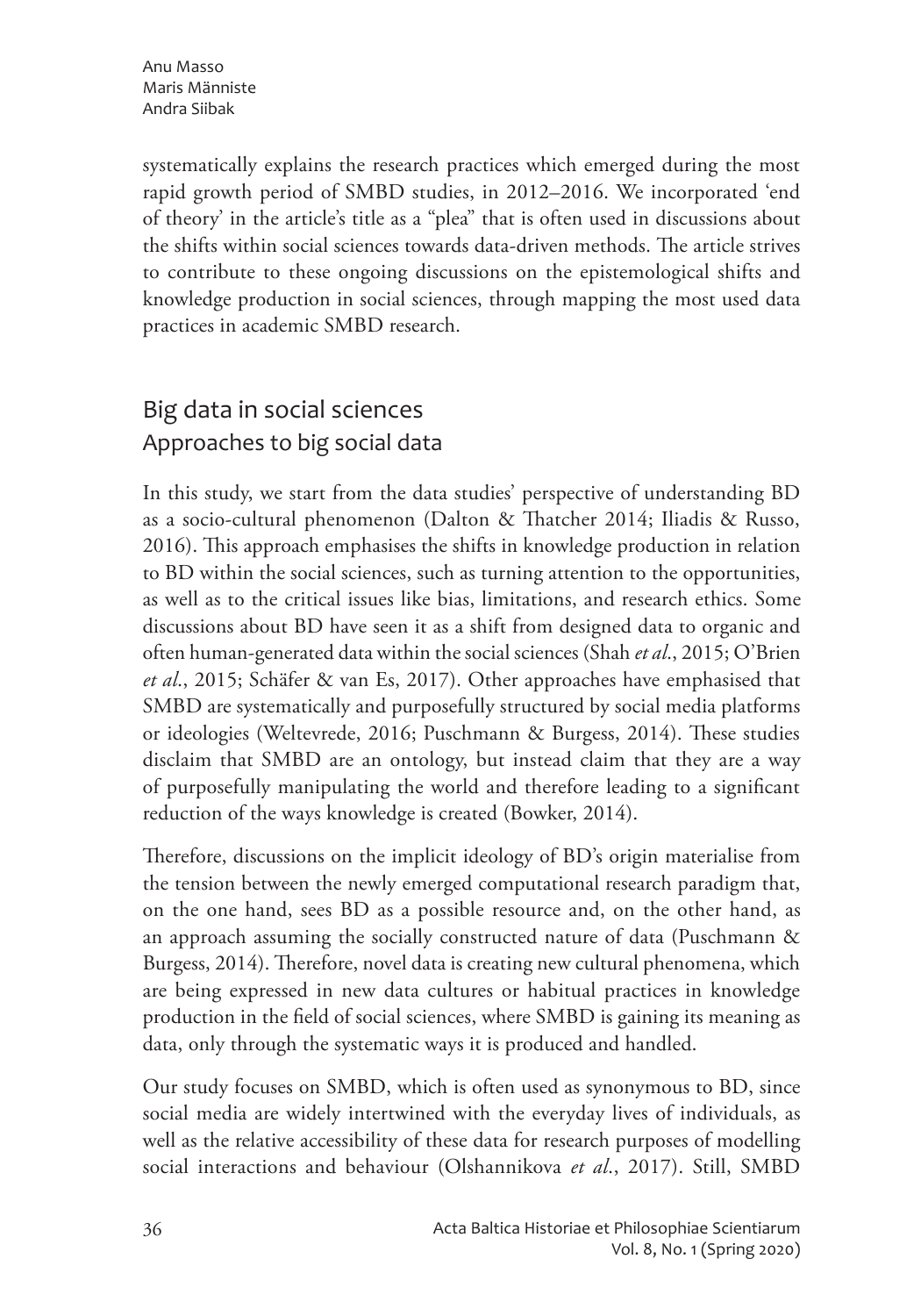focuses on three particular topics within this dialectical relationship: digital self-representation, technology-mediated communication data, and digital relationships data (Olshannikova *et al.*, 2017). The methods used to mine SMBD have been assumed to offer good alternatives to the shortcomings of other data sources, data collection and interpretation methods, such as moderate response rates to surveys (Goyder *et al*., 1985), non-representativeness of phone surveys (Szolnoki & Hoffmann, 2013), or the high cost of representative surveys (Spitz *et al*., 2006), etc. In summary, the emergence of SMBD has been assumed as a potential opportunity for finding solutions to unanswered social issues. However, new research tools and the constructed nature of these data may lead to several shifts in research practices.

### The methodological shift in social sciences

In social sciences, the main response to the arrival of BD has been the emergence of computational social science as a new sub-discipline (see, e.g., Mason *et al*., 2014; Keuschnigg *et al.*, 2017). Originating from the post-positivist approaches, its focus ranges from information extraction algorithms to computer simulation models. Within the field of computational social science, innovations in relation to BD analysis were initially criticised, because they were first and foremost present amongst data analysis techniques and tools (e.g., He *et al*., 2015; Park *et al.*, 2015). There are examples which demonstrate how new analysis methods related to BD are implemented. For instance, developing the method applicable for dynamic and large network analyses (Lazega & Snijders, 2016), devising methods for analysing spatial and temporal dynamics of political orientations with online data (DellaPosta *et al*., 2015), or developing simulation methods for analysing and coping with network risks (Helbing, 2013).

Some authors have been quite optimistic regarding the computational shift and related scientific practices in social sciences. For example, a dominant claim (see, e.g., Hindman, 2015) is that a high variation of computational methods are available for finding the most suitable way for answering research problems, and therefore studies originating from the computational approach can be both deductive and inductive, quantitative and qualitative, or critical and administrative (see, e.g., Tukey, 1962). In one study, for example, Halavais (2013) claims that BD is even challenging the previous hypothetico-deductive model. Indeed, an inductive leap towards an explanatory theory in social sciences (see, e.g., Knight, 2019), as well as the associated computational methods (Bengio *et al*., 2019), have been made since new forms of data enable researchers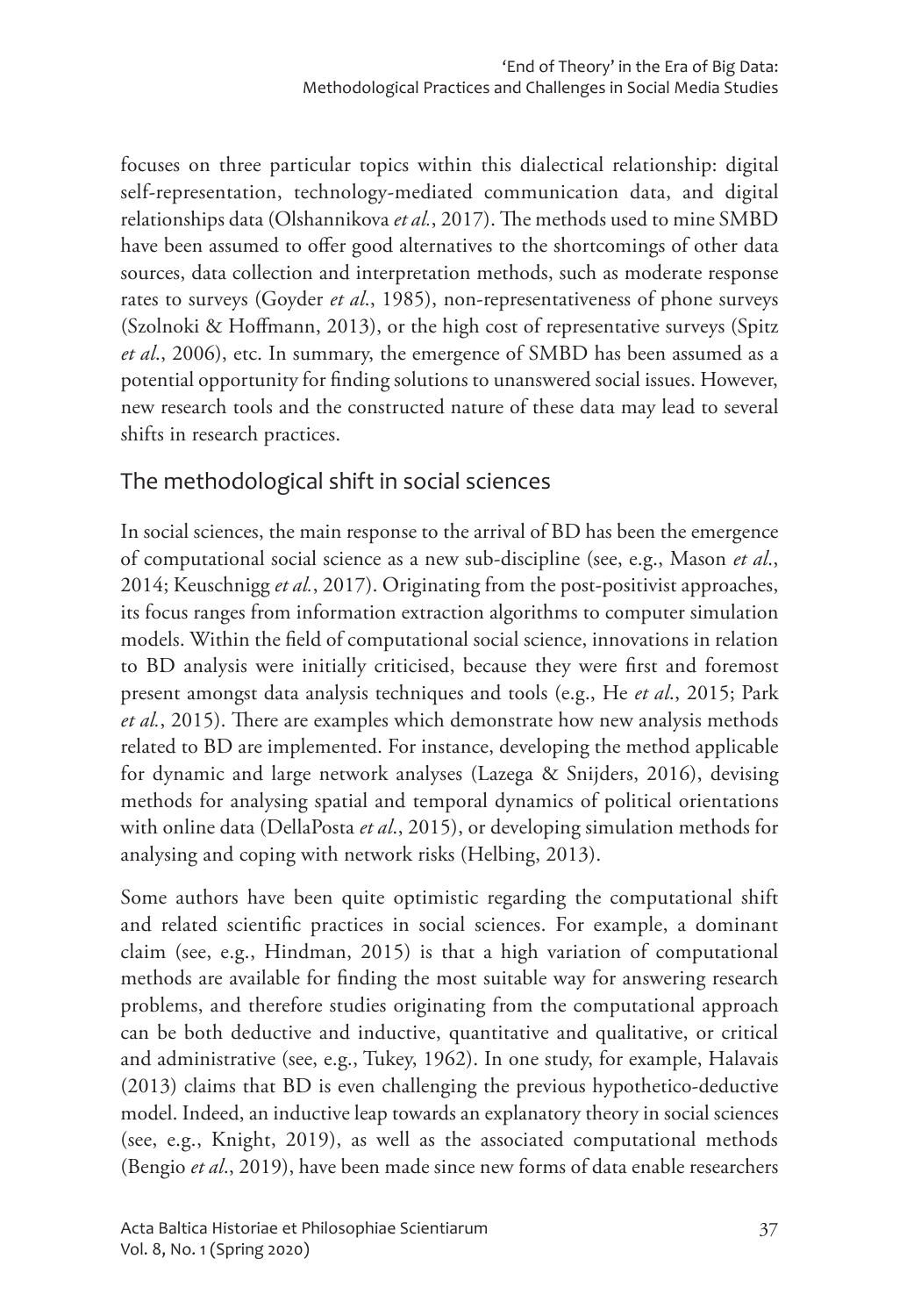Anu Masso Maris Männiste Andra Siibak

to grasp novel kinds of complexity. The inductive logic of machine-learning methods is seen as providing a perfect fit to reality, as it does not test a hypothesis but generates it from interested appraisal of past experiences (Breiman, 2001; Bengio *et al*., 2019). Implementation of grounded theory approach in the field of machine learning (Barberis Canonico *et al*., 2018), which operates inductively and leads to novel conceptual explanations, is one of the examples of the inductive approaches in the field of SMBD studies. As Bengio (2019) argues, the use of BD, through combining analytical procedures and theoretical frameworks, raising and answering questions of *why* instead of *what*, has the potential to explain high-level structural phenomena and therefore challenge the established theories.

Therefore, a certain permanent search for a "third way" is inherent to the field of computational social science (Breiman, 2001; Boellstorff, 2013; Manovich, 2017). Moving away from the exclusive dependence on data models and the adoption of a more diverse set of tools without making a clear choice between hermeneutic or empirical epistemic traditions are inherent aspects to these approaches. Veltri (2017) has observed the emergence of a "new culture of statistical modelling" that could have potential in bridging the theory and datadriven approaches. These discussions question the epistemological grounds of big data studies and propose pragmatism (Eklund *et al*., 2019) or critical realism (Törnberg & Törnberg, 2018) and call for the detailed consideration of the reality and social life of big data methods.

Several initiatives illustrate this stream towards shifts in the culture of big data methods, like a move towards a reflexive digital data analysis (van Es *et al*., 2017), implementation of a novel method of model-based recursive partitioning (Veltri, 2017), or movement towards complementarity of predictive accuracy and interpretability (Hofman *et al*., 2017). In the case of social media, BD emerged from cultural analytics (Manovich, 2011; 2017), and the approach suggests researchers critically question their cultural assumptions related to data instead of only using demographic generalisations. Similarly, the digital methods approach (Rogers, 2019) questions the mechanically obtained objectivity and transparency of computational methods and proposes new methods and tools in line with the new medium of social media.

In sum, a wide variety of novel tools and methods are developed within social sciences for analysing SMBD. However, this new computational shift has been often criticised.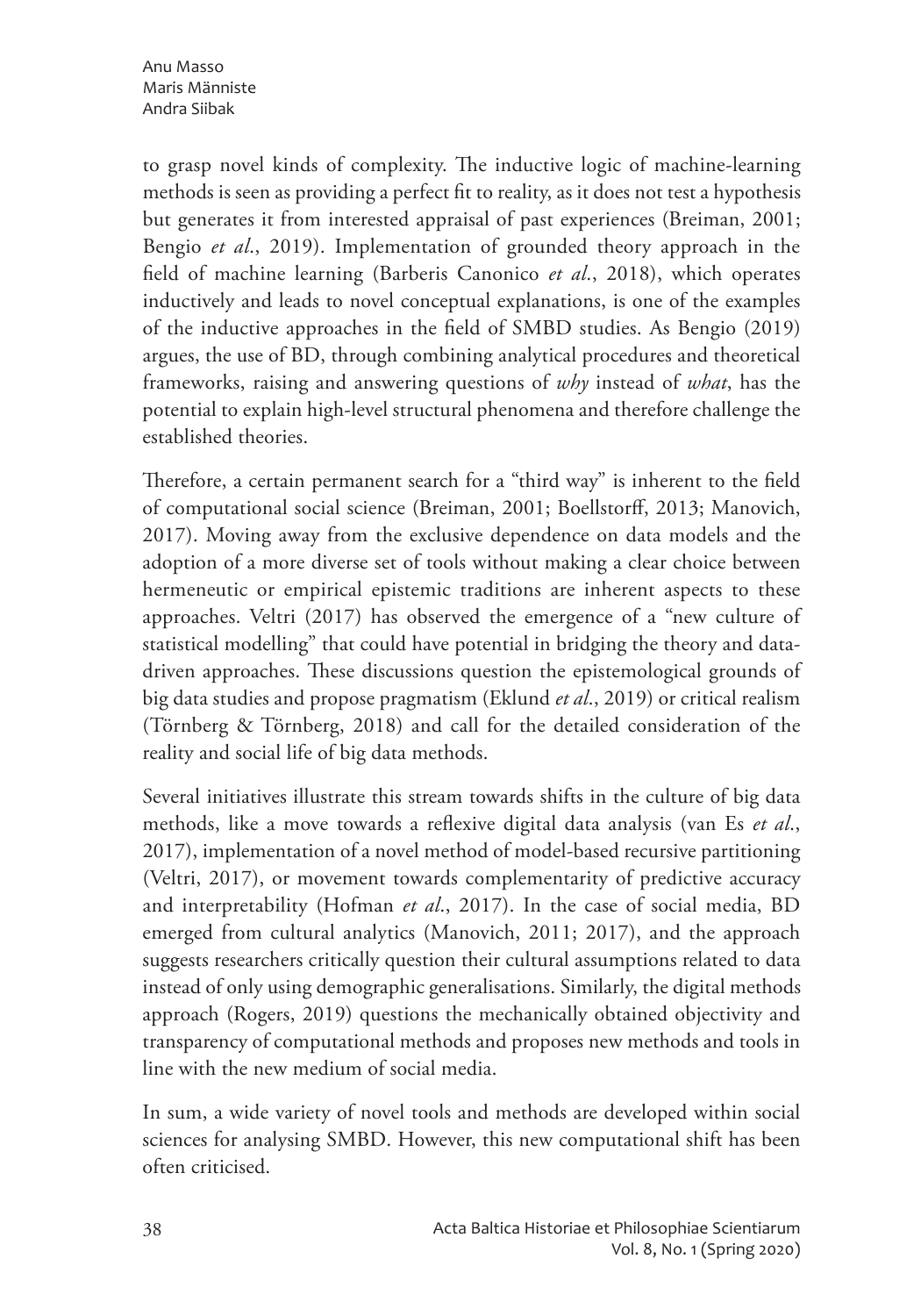# Criticism of the methodological shift

Debates about the crisis of method have been central to social sciences since its foundation in the early 19th century (Halavais, 2013; Masson, 2017). These debates have intensified in the context of the computational shifts in social sciences and raise questions about social research practices in the platform age (Wagner-Pacifici *et al*., 2015; Gangneux & Docherty, 2018), or education in the context of the continuing technological disruptions (Dawson, 2019). As the universal and often descriptive models used within the computational approach do not take into consideration the multiplicity of the human population and the individual meanings ascribed to these diversities (Kitchin, 2014), there is a need for shifts in the ways knowledge is created (Kitchin, 2014; McFarland *et al*., 2016). For instance, developing a new situated, reflexive and contextually nuanced epistemology (Kitchin, 2014), implementing the merging of applied and theory-driven perspectives of forensic social science (Crawford *et al*., 2014) and the emergence of critical realism into social science research (Schäfer & van Es, 2017).

Two significant debates have emerged in social sciences in the context of BD as suggested by Veltri (2017): the crisis of measurement and the rise of competing paradigms between traditional statistical methods and algorithmic and machinelearning approaches. Computational techniques applied to digital data sources have been seen as a solution to the data turn in social sciences (Chang *et al*., 2014a; Keuschnigg *et al*., 2017; Slota *et al*., 2020). Initial critiques concerning the emergence of computational social science focused on 'the end of theory' argument (Anderson, 2008), claiming that correlative methods used for analysing BD tend to be descriptive rather than offering explanations or using coherent models and unified theories. A similar claim has been made by Scheinfeldt (2012), who suggests we have reached a 'post-theoretical age', indicating that in the age of data, there is no need for theory. Considering the above, authors have agreed that a certain 'methodological moment' characterises the discipline of social sciences (Cohen, 2010; Rieder, 2016) as new information sources are emerging and thus discussions about discipline building and the need to reshape research practices are timely. Other research has revealed that analytic means and techniques enabling generalisability, instead of a lack of theory (Slota *et al*., 2020), are challenging social science research in relation to the data turn.

Recently, somewhat more nuanced arguments have emerged (Thatcher *et al*., 2016; Resnyansky, 2019), which emphasise that increasing quantification and its asymmetrical power relations may have significant influences on the ways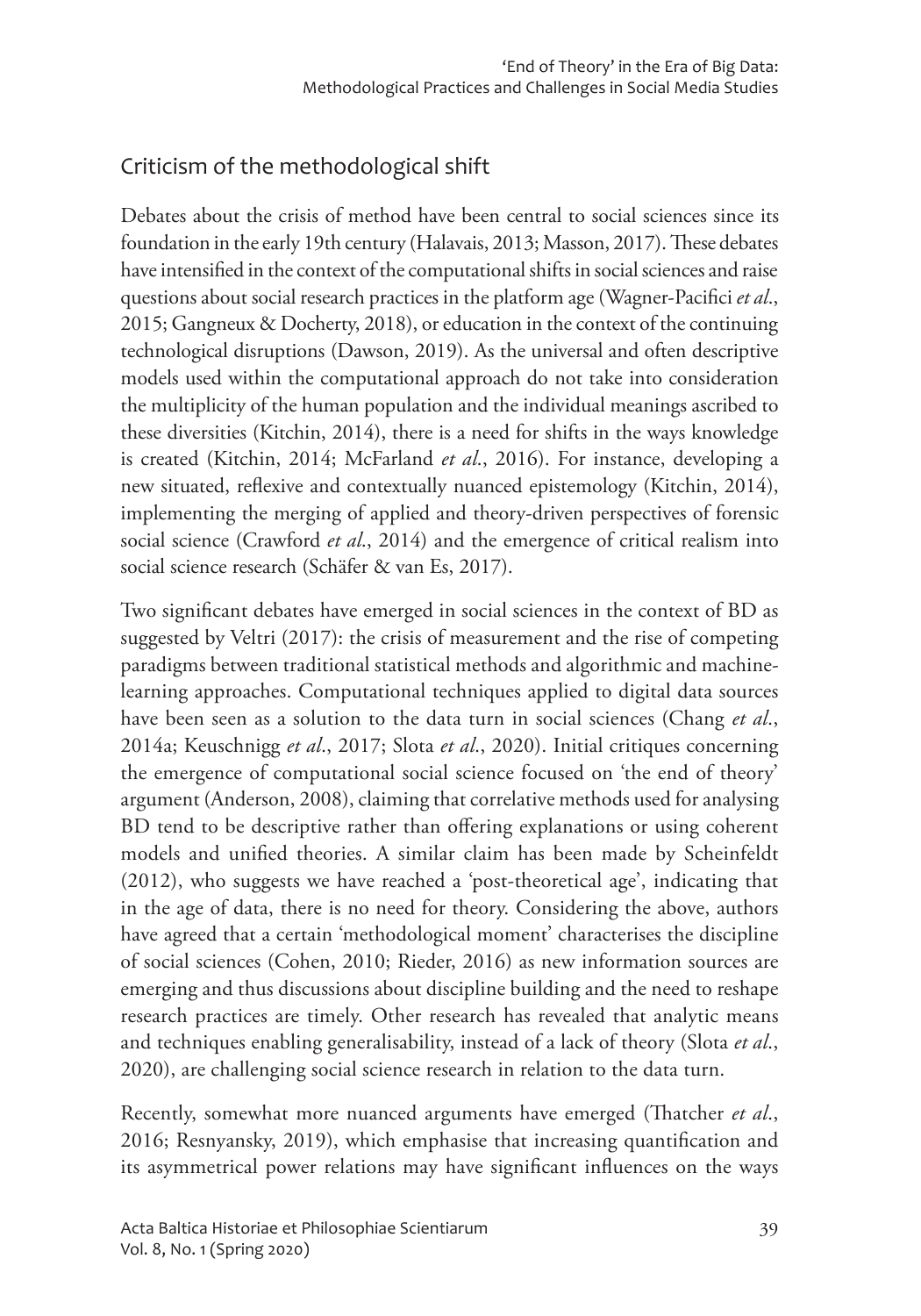Anu Masso Maris Männiste Andra Siibak

that the social sciences are practised. However, these recent discussions (Veltri, 2017) have been pessimistic regarding the BD shift in the social sciences and related scientific practices. Importing analysis tools and methods from "hard" sciences, the exclusive use of both algorithmic methods (Veltri, 2017), and statistical stochastic data models (Bruns, 2013), have been considered as negative consequences of the computational shift. A change in scientific practices, where no coherent models, unified theories or mechanistic explanations are used, is seen as making the formerly valid approach to science obsolete (Anderson, 2008). Problematic consequences such as an analysis leading to an irrelevant theory, questionable conclusions, or the inability to work on numerous research problems are only some of the fears that have been voiced so far (Veltri, 2017). In summary, scholars have frequently been critical regarding the BD shift in social sciences, because computational methods are often referred to be only weakly related to theory. Although a wide variety of methodological solutions have been offered in response to this criticism, these debates indicate that the emergence of SMBD may influence the ways in which social sciences are practised.

# Data and method of the present study Systematic literature review

For studying the shifts in the developments of practices and the ways scientific knowledge is produced in BD studies, we used a systematic literature review method. Close reading of empirical SMBD studies was used to explain the shifts in research practices as directly reflected by the authors of these studies. Peerreviewed empirical articles using SMBD as the main source in the research were eligible for inclusion in our sample. Furthermore, for constructing the sample for the systematic study, we used standardised search criteria: concurrent keywords of 'social media' and 'big data', full-text articles accessible online, articles published only in peer-reviewed journals and written in English, and published in the journals listed in the Social Sciences Citation Index.

The initial sample consisted of 478 articles. Several additional exclusion criteria were implemented, so that theoretical articles having no empirical focus (n = 188), articles with popular scientific focus ( $n = 11$ ), articles only mentioning the keywords of social media or big data without analytically using these data  $(n = 112)$  and others  $(n = 48)$  were omitted from the final sample. The category 'others' mostly included articles having no empirical focus, such as editorials, commentaries, keynotes, introductions, calls for papers, essays or interviews.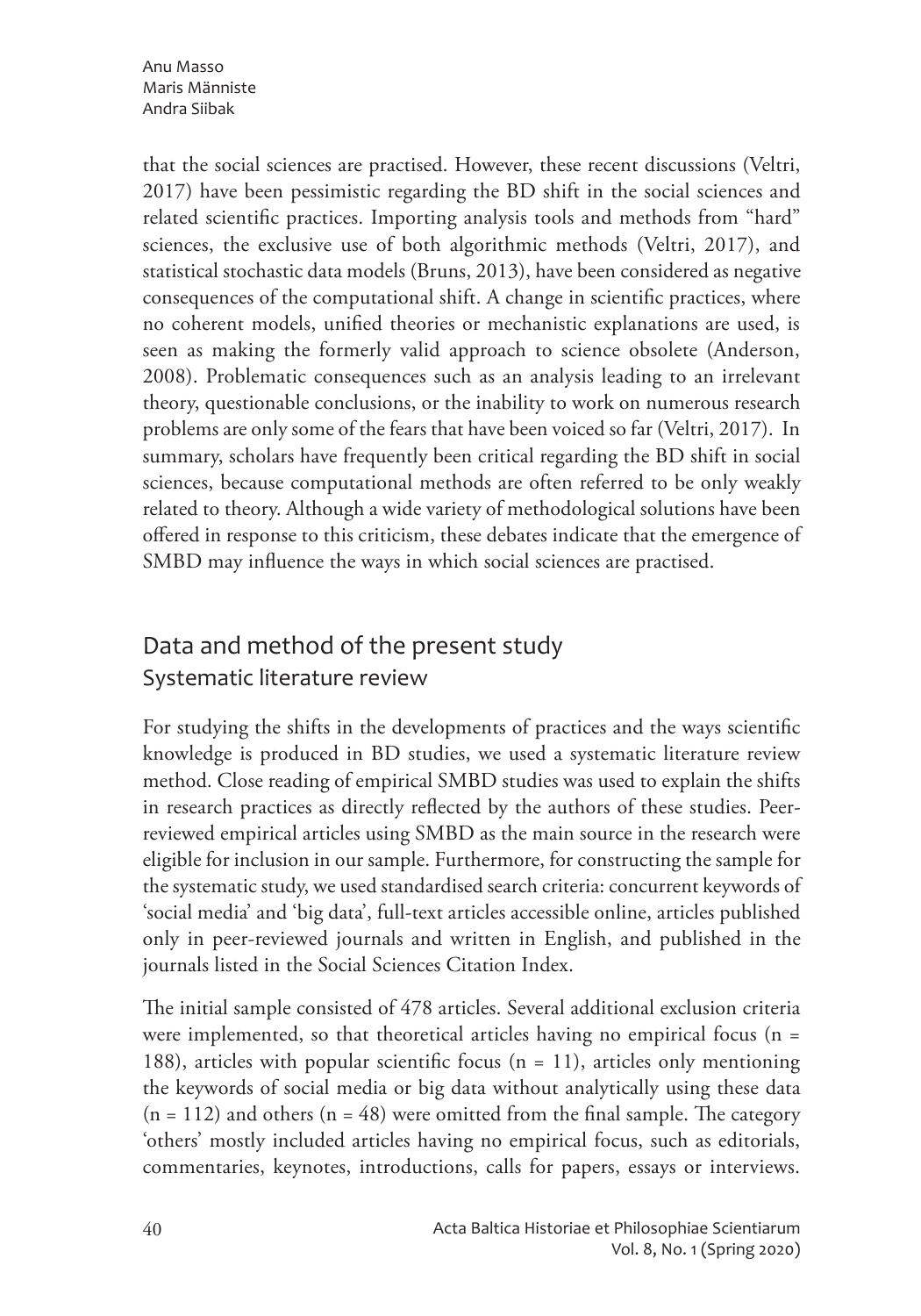The final sample consists of 120 articles that were published between 2012 and 2016 (see Table 1 on p. 42 for an overview of the structure of the sample). $^1$  This study first and foremost focuses on the period of the most significant increase in the SMBD studies, in which the main shifts in the used analysis methods and knowledge-creating practices are expressed.

In addition to the main sample, we also compiled a comparative group to further explain the role of theory in social science research. The comparative group included 20 articles where the terms 'big data' and 'social media' were mentioned in the body of the text. The methods used in these articles comprise more "traditional" data and methods, e.g., individual or focus group interviews, surveys, case studies, content analysis, analysis of visuals, or the use of register data with undefined sample size. However, the authors in these articles expressed awareness of BD and related methods, since most of the articles in this group either discussed the importance of developing novel methods in BD studies or proposed novel tools or methods that had either been empirically tested on a small-scale dataset or did not have clearly defined empirical data for testing the method.2 The detailed list of articles used in this systematic literature review study can be received upon request from the corresponding author.

A semi-structured coding schema was developed for systematically studying the analysis practices in the empirical articles using SMBD. The articles were coded through close reading of the full texts of each publication. The codes reflected the identifiable formal information that was implicitly visible for the readers or explicitly expressed by the authors of the articles. For explaining the shifts in research practices, the next step in the analysis mostly used a qualitative approach, where the thematic variation between and within particular codes, characterising single aspects of research practices, was compared systematically. Open-ended textual codes were summarised using qualitative thematic analysis techniques and the software programme Maxqda. The results of the main

The relatively small size of the final sample is due to four factors. (1) The sample only included studies conducted in the field of social sciences, and therefore related fields, such as the digital humanities, were excluded. (2) Only studies defined by the authors as 'big data studies' were included and then matched to the search criteria, and therefore studies combining large-scale data with a comprehensive contextual analysis may have been excluded. (3) Only accessible full-text studies that enable comprehensive analysis of research practices were excluded. (4) The study was conducted during a period of the most rapid shifts in the methods and therefore the terminology was also changing (e.g., using the term 'API' instead of 'social media'), therefore instead of an exclusive quantification of the shifts, the qualitative approach was also used. 2 This additional comparative group is used to reveal knowledge production in a large variety

of social scientific studies, instead of exclusively testing the 'end of theory' hypothesis through comparing the main sample and the control group.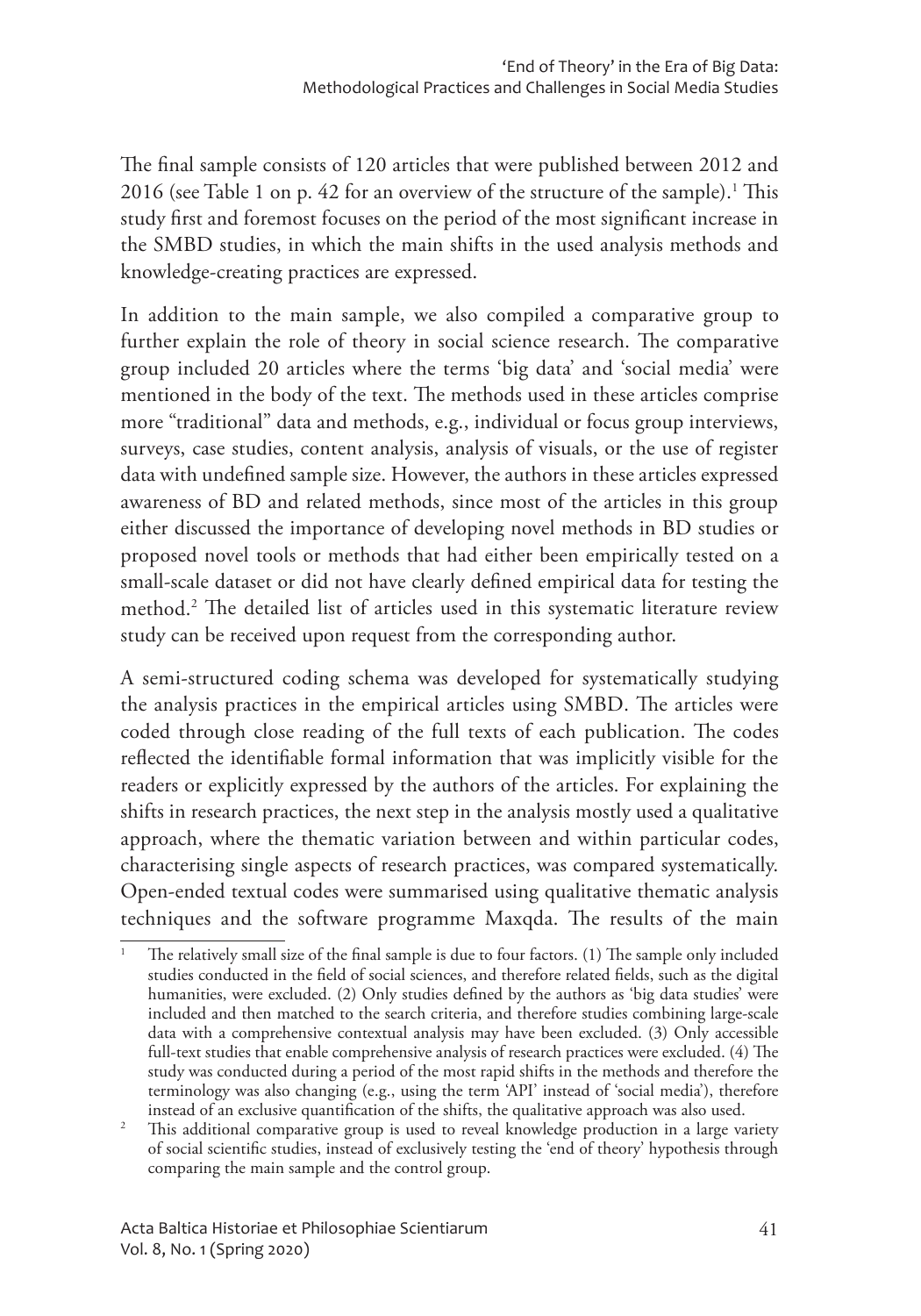| Code               | Sub-code                              | Frequency      | $\%$           |
|--------------------|---------------------------------------|----------------|----------------|
| Data               | Twitter                               | 74             | 42             |
| source             | Facebook                              | 13             | 17             |
|                    | Other social media*                   | 39             | 22             |
|                    | Other sources**                       | 49             | 28             |
|                    | Total                                 | 175            | 100            |
| Year               | 2012                                  | $\overline{2}$ | $\overline{2}$ |
|                    | 2013                                  | 6              | 5              |
|                    | 2014                                  | 13             | 11             |
|                    | 2015                                  | 33             | 28             |
|                    | 2016                                  | 66             | 55             |
|                    | Total                                 | 120            | 100            |
| <b>Disciplines</b> | Computer sciences                     | 87             | 21             |
|                    | Media and communication               | 72             | 18             |
|                    | Geography (incl. environmental        |                |                |
|                    | sciences, tourism studies)            | 58             | 14             |
|                    | Social sciences (sociology, political |                |                |
|                    | sciences, public administration,      |                |                |
|                    | information management)               | 54             | 13             |
|                    | Economy                               | 48             | 12             |
|                    | Psychology                            | 31             | 8              |
|                    | Interdisciplinary centers             | 17             | 4              |
|                    | Medicine                              | 15             | 4              |
|                    | Other                                 | 25             | 6              |
|                    | Total                                 | 407            | 100            |

#### **Table 1.** Overview of the sample structure of the study

- Other social media channels include (the number of times used by the articles): Flickr (6), Wikipedia (4), Forums (3), Youtube (3), Linkedin (2), Blogs (2), online geocaching platform, Microblogs, Panoramio, Sina Microblog (www.weibo.com), tripadvisor.ee, VKontakte, IMDB reviews, monCherie, OkCupid, Baidu, Uwants, Myspace (each used once) and Brightkite [used in some articles (e.g., Jiang, 2014) was a social media channel that was closed before the publication of the articles].
- \*\* Other data sources include (number of times used): Webpage (8), traditional media (7), surveys and questionnaires (5), interviews (5), online database (4), Google Trends (3), web search engines (2), documents (2), mobile app, Chrunchbase, advertisements, amazon.com, Digg, mobile call data, taxi trajectories, Wordemotion lexicon data, stock market index scores, UN official statistics.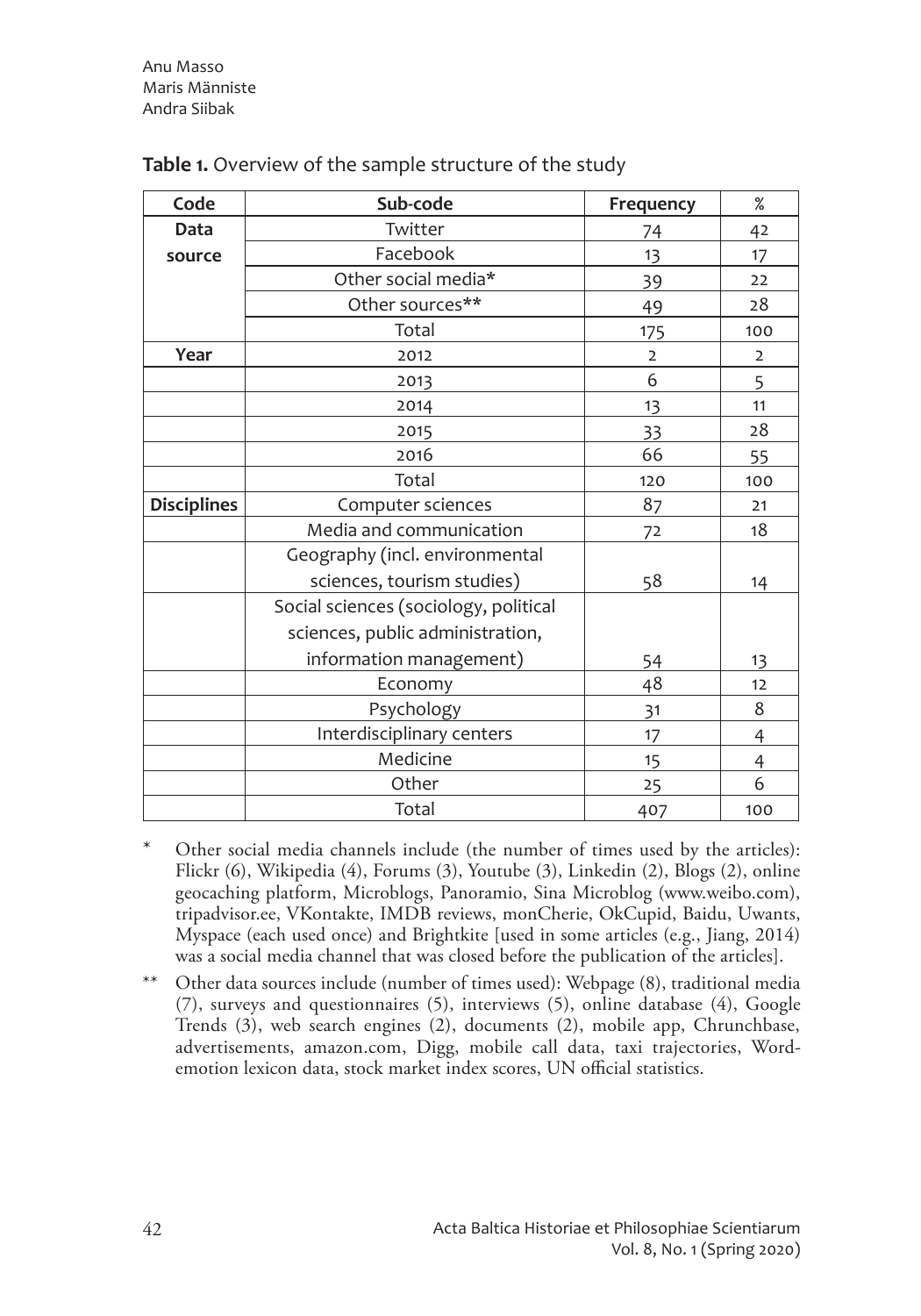codes were additionally summarised quantitatively, using uni- and multivariate statistical techniques with R software environment. The coded textual data were analysed quantitatively to generalise the main differences in research practices across formal article characteristics (i.e., year of publication and disciplinary background). These differences in distributions were studied both quantitatively, using association coefficients of Cramer's V and analysis of variance test F, as well as qualitatively through detecting the code intersections.

### Coding schema

The semi-structured coding schema consists of ten main categories (see Table 2 for details): (1) Background of the study (including the name of the article and journal, year of publication); (2) Disciplinary background (list of disciplines identified based on authors' affiliation); (3) Problem setting (the study having clearly formulated hypothesis, research questions, or not); (4) Relatedness of the problem setting to the theory (using a 4-point ordinal scale where 1—very weakly, 4—very strongly); (5) Sample size (numeric value); (6) Data source (including a list of 23 social media platforms); (7) Data structuration (including variants of structured, un- and semi-structured, as well as database fusion); (8) Type of inference used (descriptive, exploratory, explanatory/predictive); (9) Analysis techniques used (statistical, computational, content analysis, social media analytics, other techniques); (10) Innovation, novelty of the study as estimated by the authors of the articles (contributing to the methodology, methods, techniques, research tools, using novel data sources, substantial innovations).3

Previous empirical studies (Zimmer & Proferes, 2014; Sivarajah *et al*., 2017) and theoretical approaches about dynamics in SMBD studies (boyd & Crawford, 2012; Sivarajah *et al*., 2017) were used as starting points for formulating the quantitative codes about relatedness to the theory and type of inference. For formulating sub-categories of analysis techniques used in the analysis, previous theoretical approaches (Brock, 2015) and recent textbooks (Breiman, 2001;

The relatedness to theory could also be explained with the generally prescribed formatting rules of the journals, in which the articles were published. For example, the existence and comprehensiveness of the literature review section in a published empirical research could be the result of either the guidelines formulated by a particular journal or variations between disciplines. However, this study did not reveal significant differences in theory relatedness in the journals where the articles were published. Several categories were implemented to explain the practices in knowledge production and to contribute to the 'end of theory' discussion" proposed by Chris Anderson (2008).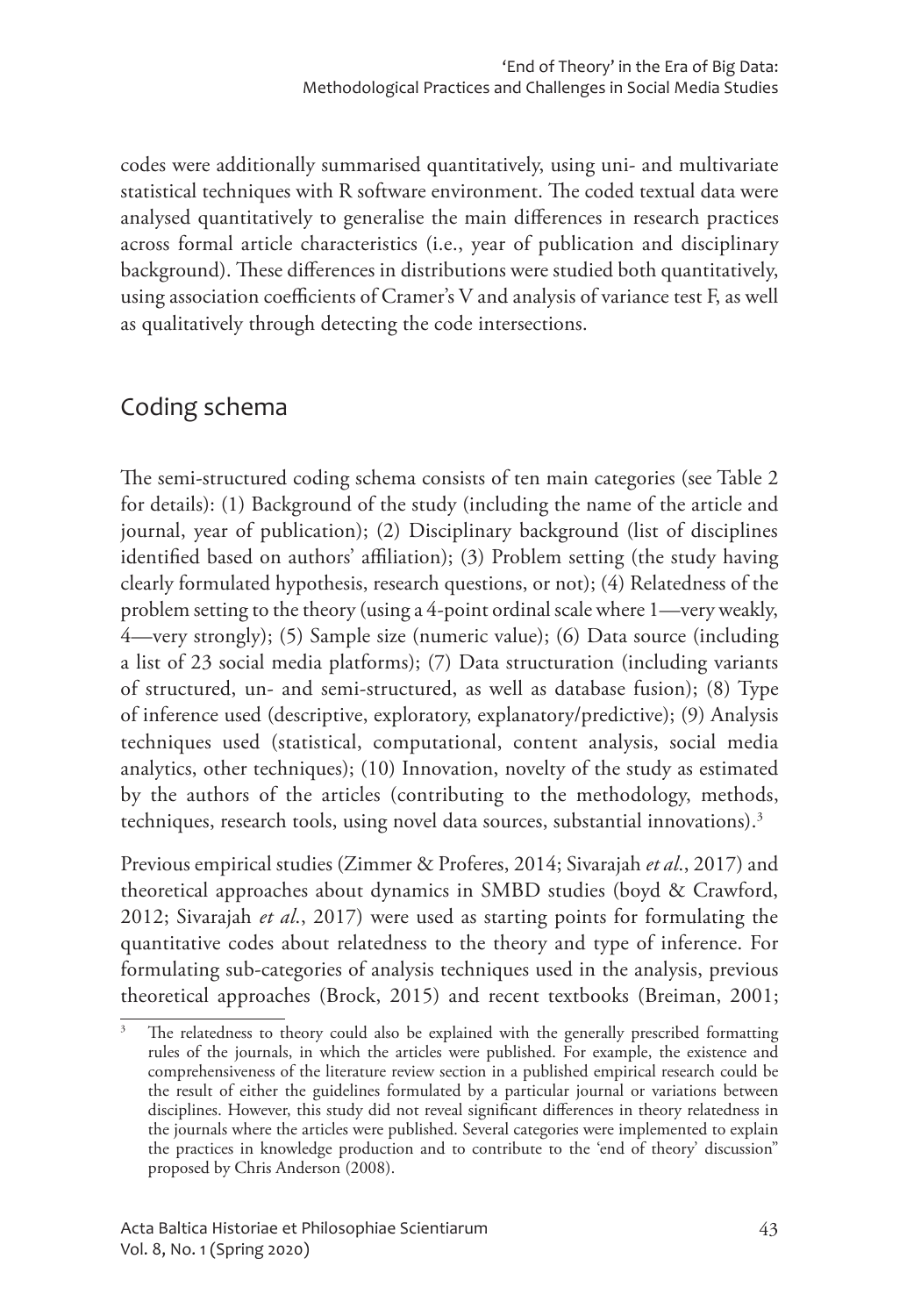Kitchin & McArdle, 2016) were used as a basis of code formulation and classification. The coding schema also consisted of one qualitative open code about the methodological limits as indicated by the authors.

All the three authors of the present study were engaged in close reading of the initial ten texts of the final sample so as to formulate the formalised codes for the analysis. After that, one author carried out the main quantitative coding of the articles while the other two authors contributed in those instances when the focus of the article and the used analysis techniques and types of inferences were more ambivalently formulated and therefore more difficult to code under one particular category. After coding two-thirds of the articles (80 of 120), an inter-coder agreement was calculated, by which every code was estimated, using a 5-point Likert scale (5—very easy, 1—very difficult) concerning the ease of assigning particular codes for each category. Based on this evaluation, the code descriptions and coding were revised. Those codes that were more difficult to estimate and had lower inter-coder agreement value (high degree of difficulty) were excluded from the final analysis (e.g., the code about the structuration degree of the data). After the analysis was finished, the inter-coder agreement was calculated for randomly chosen articles  $(n = 11)$ , for testing the reliability of the quantitative coding. Code existence 93.59% and code frequency in compared documents was 92.8%, segment agreement was r = .82, including average Kappa coefficient 0.81. This level of inter-coder agreement is considered to be strong in the field of quantitative content analysis within social sciences.

### Results

### Varieties of social media big data

The systematic literature review analysis revealed a high degree of variety of SMBD used in the empirical studies; the diversity was expressed in the data structure, data sources, as well as sample size. The variation could be partly explained by the temporal and disciplinary dynamics inherent in the use of SMBD in empirical studies.

The number of articles doubled from 2012 to 2016 (see Table 1). The rapid increase highlights the growing importance of this topic among the global academic community. Also, this growth can be related to the development of skills that the researchers did not have in previous years and thus could be viewed as one of the main obstacles to doing SMBD research.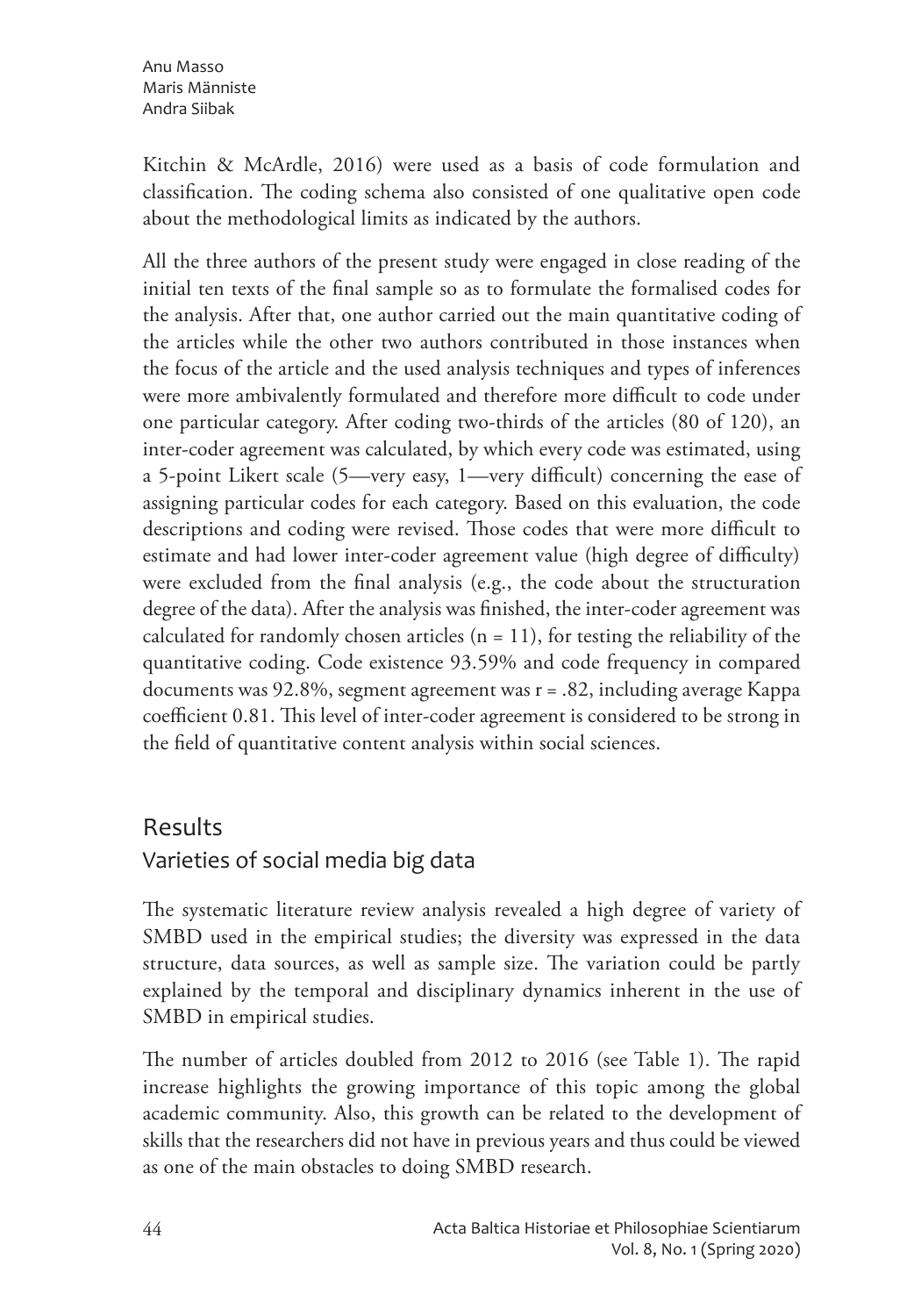The analysed articles used 22 social media platforms as data sources. Twitter, due to its accessibility, was not only the dominant source (appearing in 74 articles) but also the most widely used transdisciplinary source. By contrast, 12 of the 22 social media platforms were either discipline-specific (e.g., use of TripAdvisor in tourism studies) or only appeared in one article. Despite ranking second, Facebook's use in the articles as a data source was six times lower than Twitter, and three times lower than the combined 'other social media' data sources. Likewise, several other social media platforms (e.g., Flickr, Wikipedia, YouTube) were prevalent, used in one-third of the cases*.* 

The authors of the articles studied defined and expressed SMBD in a variety of ways. For example, Yang *et al*. (2015) and Zhai *et al*. (2015) consider consumer reviews to be social media due to their user-generated content and because they were combined with social media data. In eight cases, the authors classify a webpage as a social media platform, due to the former combining various functions like social networking with customer reviews, etc. In one case, Bapna *et al*. (2016, pp. 3102, 3104) used a pseudonym to disguise the site's real name: "monCherie.com [...] constitutes a typical online dating website and offers features to its users, which are common to most online dating websites"*.* 

Studies using more than one data source started to increase in 2016. For example, Ngai *et al*. (2016) use seven, Liu *et al*. (2016) use five, Stephansen and Couldry (2014) use four, and Dehghani *et al*. (2016) use three sources, although this number of social media data sources also appeared in Cord *et al*. (2015). The need to use more than one SMBD source could be because the authors' research questions or hypotheses became more complex so that one data source was insufficient. Also, the research teams became more interdisciplinary, e.g., social scientists teamed up with computer scientists. Interdisciplinary teamwork enables researchers to use new technological tools and various data sources. Our analysis suggests that the most common usage of a range of data sources is to compare research results or to test tools or software. For example, Ngai *et al*. (2016) use seven data sources (Weibo, Baidu, Uwants, Twitter, Facebook, Google Search, and webpages) and illustrated, using text-mining techniques, how social media can aid in capturing useful information from a high variety of information sources. As this was a pilot study testing a system, Ngai *et al*. (2016) consider the usage of several social media platforms justified.

There was also a broad variation between how the articles defined sample size and data structure of SMBD. The sample size ranged from billions of tweets (e.g., Nguyen *et al*., 2016) to millions of photographs (Park, 2015) to just thousands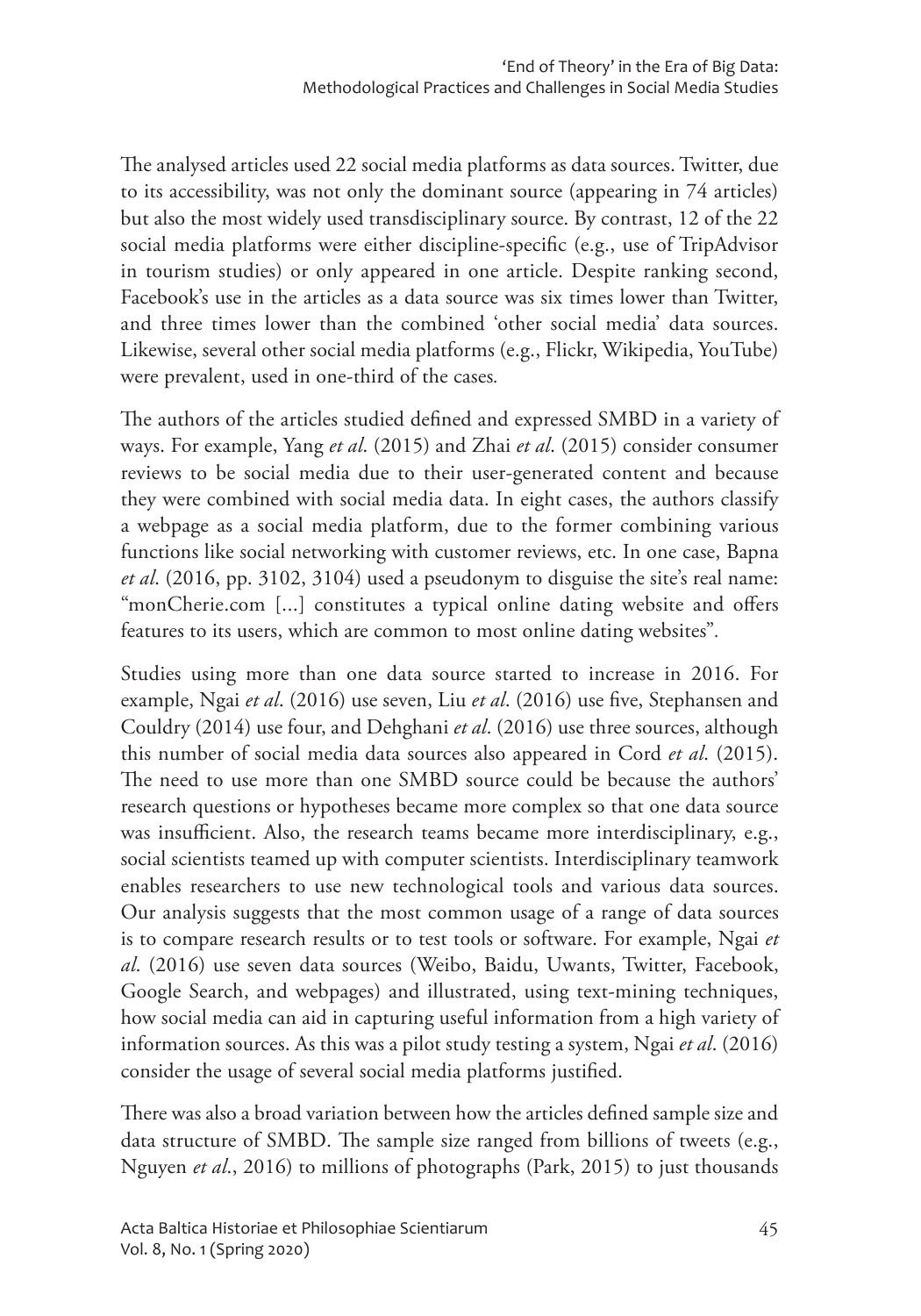of user accounts (Durahim & Coşkun, 2015). Furthermore, the units of analysis differed. Griffin (2015) used kilometres, Isari *et al*. (2016) chose individual system logs, Cord *et al*. (2015) geocaches, Goulden *et al*. (2017) unique keywords, Arribas-bel *et al*. (2016) accommodation check-ins and Kolliakou *et al*. (2016) complete sentences of text. Some articles that aimed to test a certain method or tool without content-related results did not indicate a sample size (see, e.g., Aramo-Immonen *et al*., 2016).

The structure of the data also varied significantly between three types: structured (16%), unstructured (34%), and semi-structured (39%). Structured data involves quantification such as the numerical data about tweets, whereas unstructured refers to non-numerical data such as the text in tweets (e.g., Dehghani *et al*., 2016). The most popular form was semi-structured, combining structured and unstructured data, such as geo-locations referred to in tweets as well as the textual data in those tweets. Unstructured data often needed to undergo further data analysis techniques to give them any sense or meaning.

### Theory relatedness and type of inference

For estimating the developments in scientific practices and the ways scientific knowledge is produced in SMBD studies, we examined the relatedness to theory, type of inference and research design practised in the sampled studies.

We used a 4-point ordinal scale to estimate relatedness to theory, as being either strong or weak, based on the explicit expressions of the authors. As Figure 1a (see p. 48) indicates, more than half of the articles were weakly related to theory, i.e., the formulation of the research questions and hypotheses were not directly based on either theoretical assumptions or empirical studies. In several cases, when problem setting was weakly related to theory, the authors indicated there were no previous studies available in the field (e.g., Kim *et al*., 2016), and therefore the purpose of the study was innovative (Kern *et al*., 2014). For example, Williams and Burnap (2016, p. 212) state that the study was a pioneer in the field: "this paper represents the first criminological analysis of an online social reaction to a major crime event".

Less than half of the articles were coded as being strongly related to theory—i.e., the authors directly stated that the same topics had been studied before or the formulated research questions were raised from previous studies (e.g., Shelton, 2014). For example: "Drawing from these earlier findings, we adopted the term 'influentials' to categorise people with extraordinary influence, such as public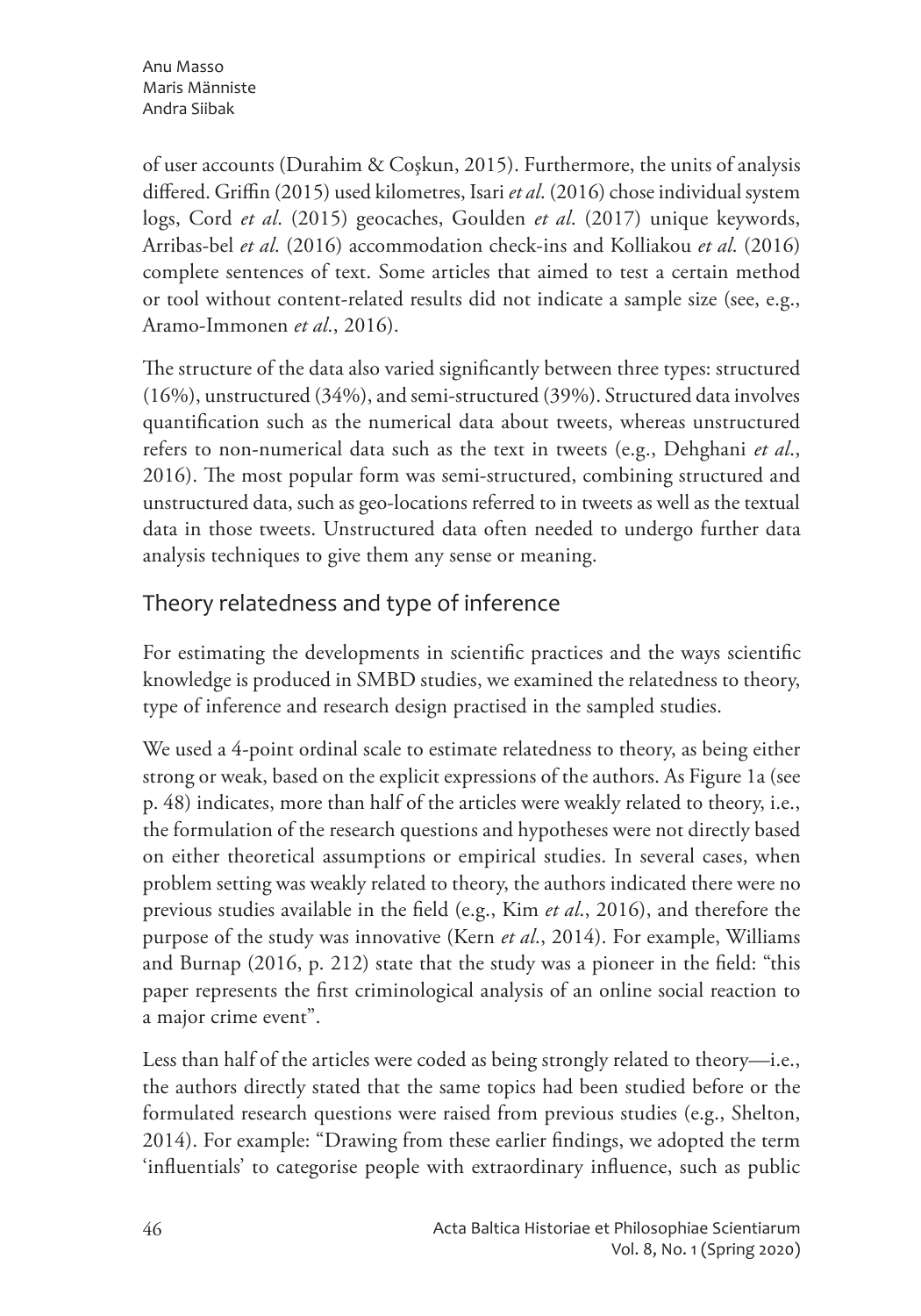figures or celebrities" (Araujo *et al*., 2017, p. 500)*.* Our analysis of associations indicates a tendency that the relatedness to theory even decreased over the period analysed because in 2012–2015 about half of the articles were "rather" or "very strongly" related to theory but in 2016 that figure had fallen to a third.

At the same time, relatedness to theory could also vary across disciplines. Our analysis indicates that a slightly stronger relatedness to theory was expressed by authors who have a background in media and communication studies (Cramer's  $V = .240$ ,  $p < .001$ ), whereas a computer scientist's articles displayed a weaker relatedness to theory (Cramer's  $V = .168$ ,  $p = .067$ , this relationship is statistically marginal). Also, the qualitative code intersections analysis revealed some tendencies that relatedness to theory is connected to the discipline. Indeed, articles written by computer scientists are the weakest in the context of relatedness to theory (e.g., 67% of aggregate articles in 2016). By contrast, articles written by either or both media and communication scientists display a generally stronger relatedness to theory. Nevertheless, we found no significant differences comparing the main article sample with those studies not practising SMBD (the relatedness was only one per cent stronger in the case of the main sample, and the relatedness was one per cent weaker in the comparison group).

Besides studying relatedness to theory, we also examined how the research problems were formulated. Our analysis reveals that in one-third of the articles, the authors formulated open research questions and in about one fifth the authors developed clear hypothetical statements based on theoretical or empirical assumptions formulated in previous studies or based on the initial analysis of their empirical data. As Figure 1b indicates, the authors in almost half of the articles did not formulate any research questions or hypotheses. Instead, the authors formulated general research aims or assumptions. In nine articles, the authors formulated both research questions and hypotheses. Based on the qualitative analysis of the articles, we can assume that the authors tried to postulate their hypotheses based on an initial data analysis. However, checking the validity of those hypotheses may actually take longer than expected because scholars, across disciplines, need time to develop skills or tools suitable for the intended analysis using SMBD, although tools for scraping and analysing data from one social media channel cannot always be implemented on other social media platforms. In the context of formulating a research problem, we did not find any significant differences between the main sample of the study and the comparative group, not using SMBD.

As Figure 1c shows, most of the articles in our sample were exploratory (45%) or explanatory/predictive (48%) in their character, whereas in a rather marginal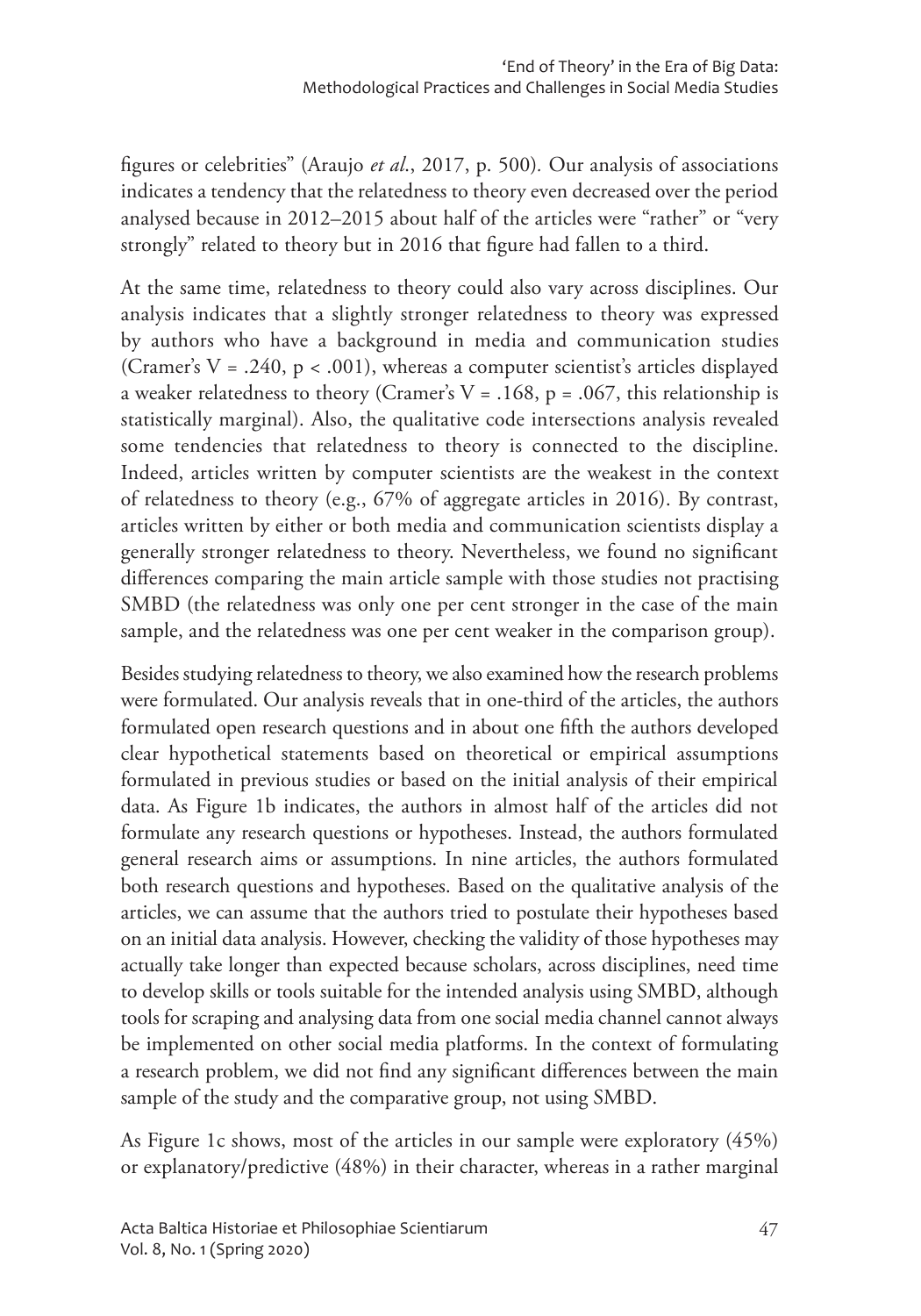





referenced tweets can shed significant light on physical aspects of the city and on the spatial distribution of urban functions."

A comparison of the main sample with the comparative group revealed some differences regarding the type of inference. Compared to the main sample, the comparative group displayed descriptive type of inference somewhat more often (13%). In contrast, the main sample displayed predictive or explanatory inference more often (10%) than the comparative group, using more traditional data and

number of cases the articles were coded as descriptive (6%). In the latter context, the authors explicitly indicated their use of the descriptive type of inference (e.g., the descriptive statistics function in particular analysis software was used) (Lewis, 2013). In other cases, the authors explicitly indicated that the type of inference used in the study was exploratory (e.g., Kalyanam *et al.*, 2016) or explanatory (e.g., Arribas-Bel *et al*., 2015). For example, Jung (2014, p. 52) states: "I use examples from an exploratory case study of geo-tweets in King County, WA, to demonstrate how code clouds can be applied to the production of meanings through qualitative geovisualisation". Explanatory or predictive studies were clearly distinct because the authors tried to either explain certain phenomena or demonstrate the usage of a particular method or tool. For example, Arribas-Bel *et al.* (2015, p. 231) writes: "We show that analysis of geo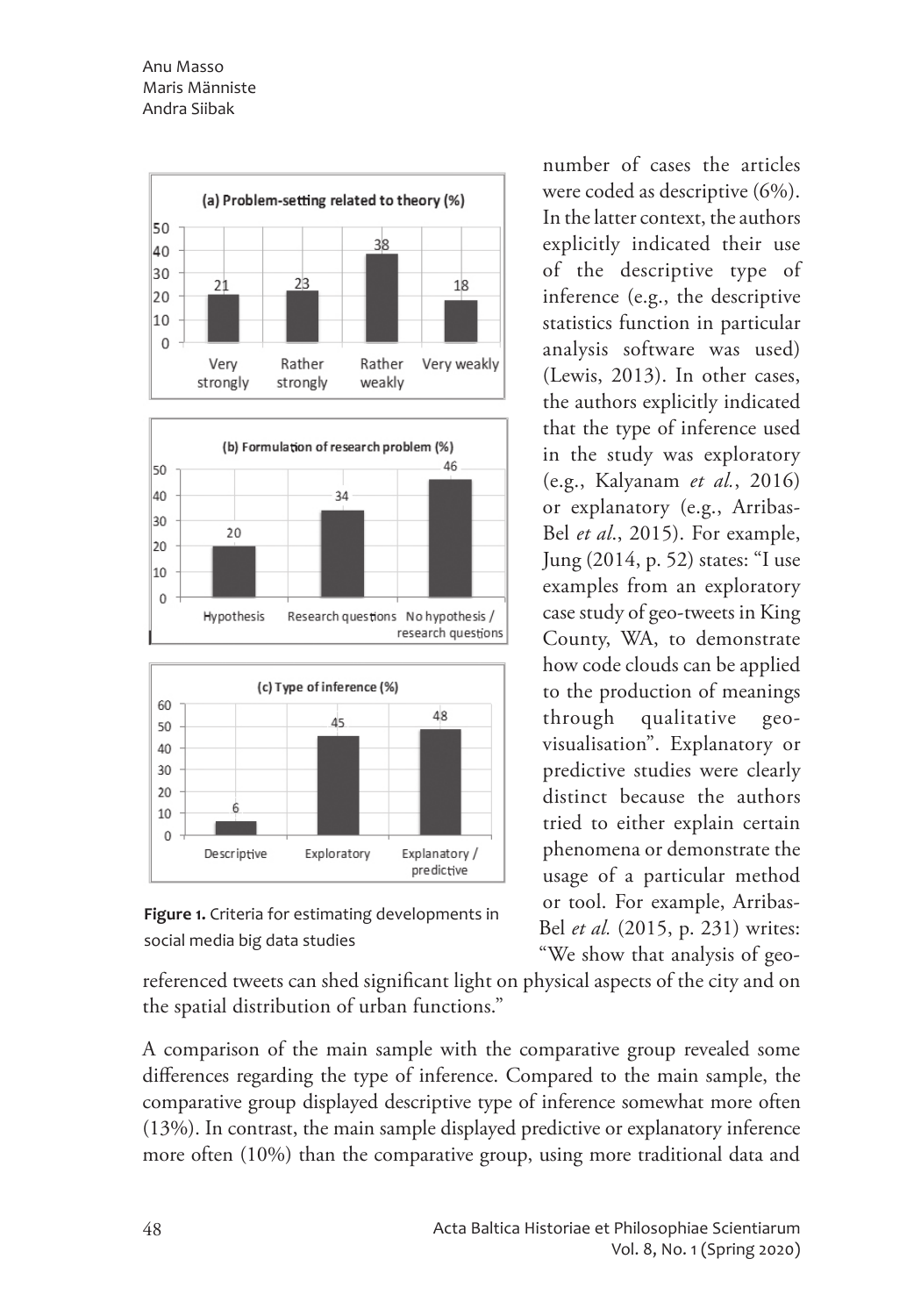related methods. This indicates that novel data sources may offer new opportunities for predicting social processes and explaining unanswered questions.

### Analysis methods practised

In order to study the developments in scientific practices and in the ways scientific knowledge is produced in SMBD studies in greater detail, we had a closer look at the analysis methods used in the studies. The methods were estimated and based on the explicitly expressed descriptions in the articles, and subsequently coded using a predefined list of possible methods.

As Figure 2a (see p. 50) indicates, the empirical SMBD studies forming our sample used various research methods to a similar extent. However, classical statistical methods including univariate descriptive techniques (mentioned in 25 articles, e.g., in the form of percentages or mean values), simple multivariate (22 articles, like in the form of crosstabs and association coefficients) as well as advanced multivariate techniques (mentioned in 22 articles, including techniques like regression, factor and cluster analysis, etc.) were dominant (58%; see also Table 2 for a more detailed explanation of the codes used in the analysis). Other applied analysis techniques were computational (42%) and content analysis (44%), such as mainly text structuring based on pre-defined categories (e.g., dictionary approach). Various social media analysis techniques, for example, more automatised techniques (e.g., community detection, opinion mining, etc.) were used to a lesser extent (27%).

Most of the articles displayed the combined use of several analysis techniques, involving statistical and computational ones. For example, Kern *et al*. (2014) combined linear regression with a computational linguistic approach, and Lipizzi *et al*. (2016) wrote that they applied clustering analysis to extract word clusters that potentially correspond to topics in the conversation, but also developed their own Python scripts to automate the analysis process. Other authors used mixed method approaches to show the possibilities for future research related to BD. Shelton *et al*. (2014, p. 178) emphasise: "A quantitative mapping of tweet density ultimately stops short of understanding the complex and polymorphous geographies of such data without also performing a qualitative analysis of the actual tweets and the context in which they are produced"*.* In addition to the wide variety of quantitative methods and the combination of qualitative methods, the authors used several other topic-specific techniques. For example, Diaconita (2016) used the advanced geo-statistical procedure kriging (Gaussian process regression); Kim *et al*. (2016) used the ARIMA model that captures a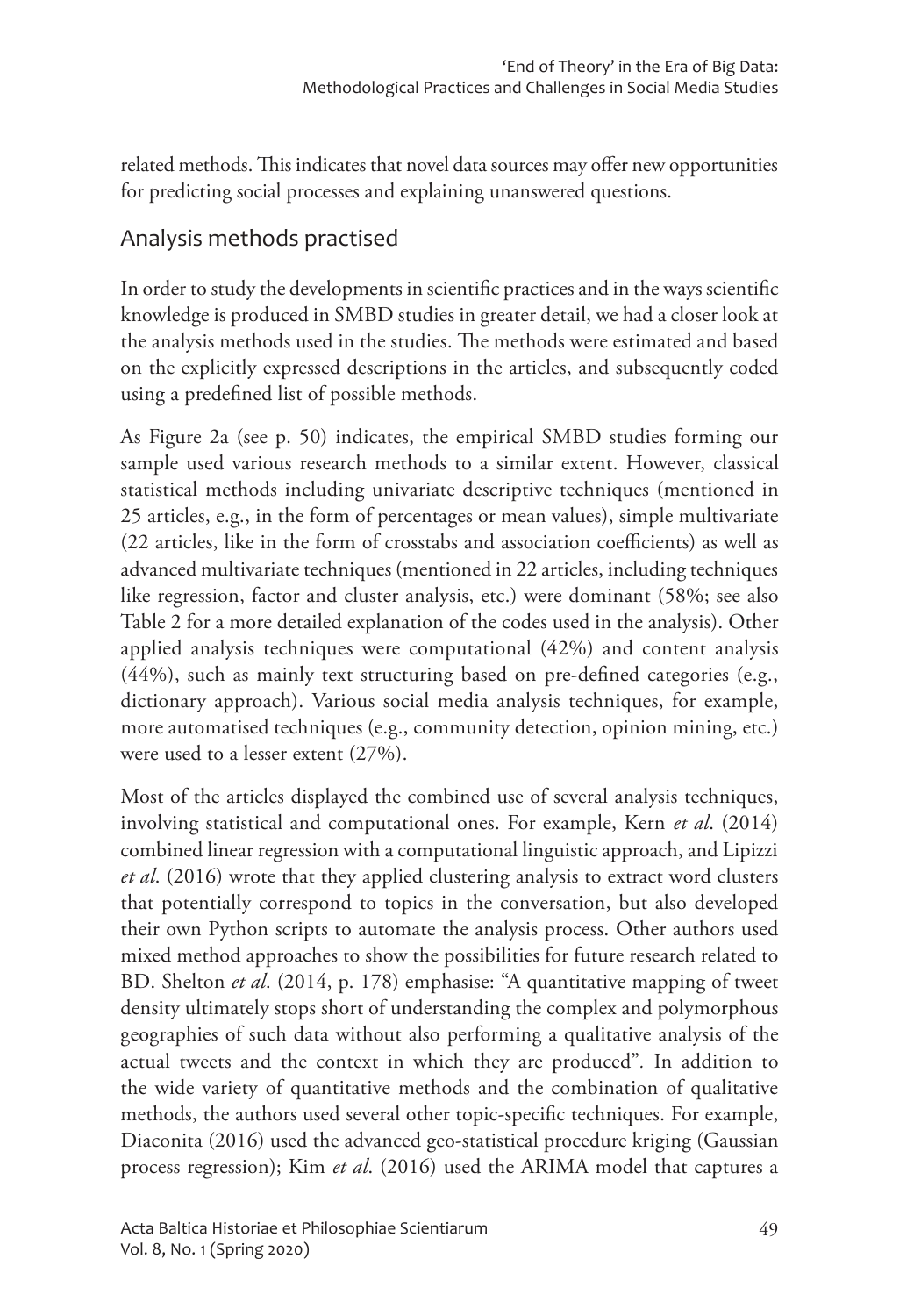

**Figure 2.** Criteria for estimating developments in social media big data studies

suite of different standard temporal structures in time series data, and Chu *et al*. (2016) used trajectory mining.

The disciplinary backgrounds of the authors of the SMBD studies indicate that computer sciences, followed by 'media and communication', are dominant (see Table 1 on p.  $42)^4$ . In 17 articles, the authors came from interdisciplinary centres or laboratories (see Table 1). The reasons are multiple and based on the awareness that BD analysis requires a range of discipline-specific skills, although some authors developed and displayed their own analysis tools. A qualitative analysis of code intersections revealed that interdisciplinary teams, compared to mono-discipline teams, used computational techniques somewhat more often. Also, quantitative analysis revealed statistically significant associations between the use of computational techniques and interdisciplinary teams ( $F = 64.52$ , p < .001). Certain temporal dynamics were also visible in the SMBD studies, so that over time a slightly higher disciplinary variation was visible in both the

In the next step of the analysis the disciplinary differences were primarily analysed by comparing media studies and computer sciences as the largest groups represented in this study.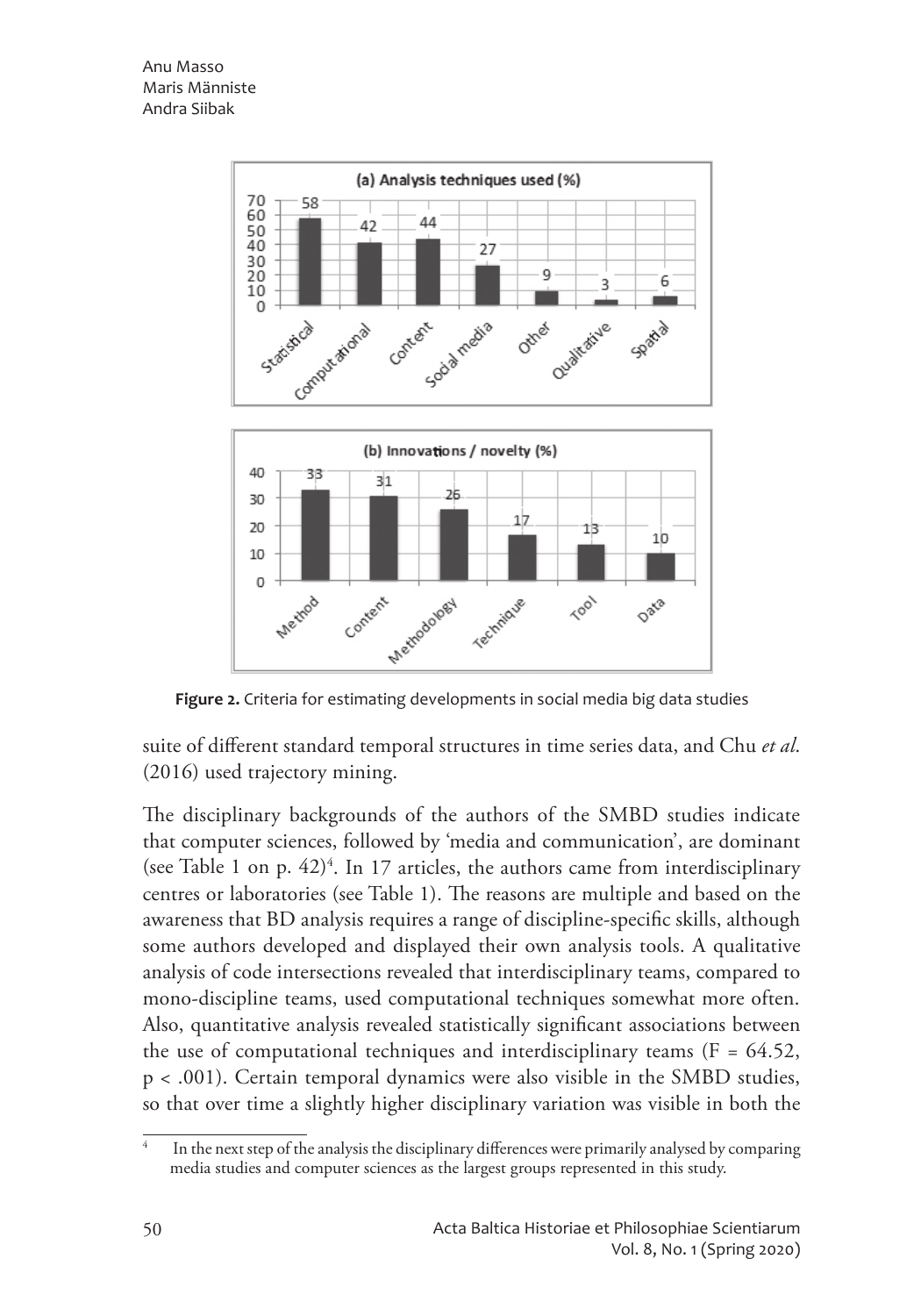qualitative analysis of code intersections as well as in a quantitative analysis of associations (Cramer's  $V = .283$ ,  $p < .01$ ). The growing disciplinary variation could be the result of increasing data competencies but could also be explained by the integration of discipline inherent methods with techniques used in computer sciences.

We also examined in greater detail the innovations that the authors expressed in the articles. The innovation and novelty category contained six sub-categories: methodology, method, technique, tool, data source, and proposed innovations related to content or theory. Each article could appear in several categories and multiple times, depending on how many times the authors pointed out something different, which indicated some kind of novelty or innovation in the study.

Figure 2b indicates that the novelty of the article was linked to the methods used (33%). For example: "We propose a novel method that takes advantage of the global structure of social interactions to alleviate the opinion classification problem in a collective manner" (Li *et al*., 2016, p. 988). Similarly, in several cases, the innovations were content-related (31%), for example, Neuman (2014, p. 211) emphasised: "We have aspired to demonstrate that [...] big data can serve to refine how the questions themselves are formulated". The analysis of associations also revealed that content-related innovations are increased slightly throughout the four-year period (Cramer's  $V = .333$ ,  $p < .001$ ).

The authors also quite often expressed that their articles contributed to research through methodological innovations in a particular study field (26%). For example, Duvanova *et al*. (2016) indicate that their methodological contribution was to integrate BD in the study of mass attitudes and social behaviour, and Arazy *et al*. (2016, p. 805) write: "studies in the area [online production communities] rarely examine clustering reproducibility and assume, rather than validate, that clustering results represent natural groupings in the data"*.* However, instead of focusing on certain ontological shifts, the authors in our sample expressed the belief that greater methodological shifts would occur after new methods and analysis techniques have been developed and implemented.

In addition, several new tools that were developed by the authors were referred to as innovations in the research (13%). For example, Kim (2015) developed an automated software application, the News Diffusion Tracker, that enables researchers to conduct two real-time data-mining tasks concurrently—importing data through an application programming interface and crawling the necessary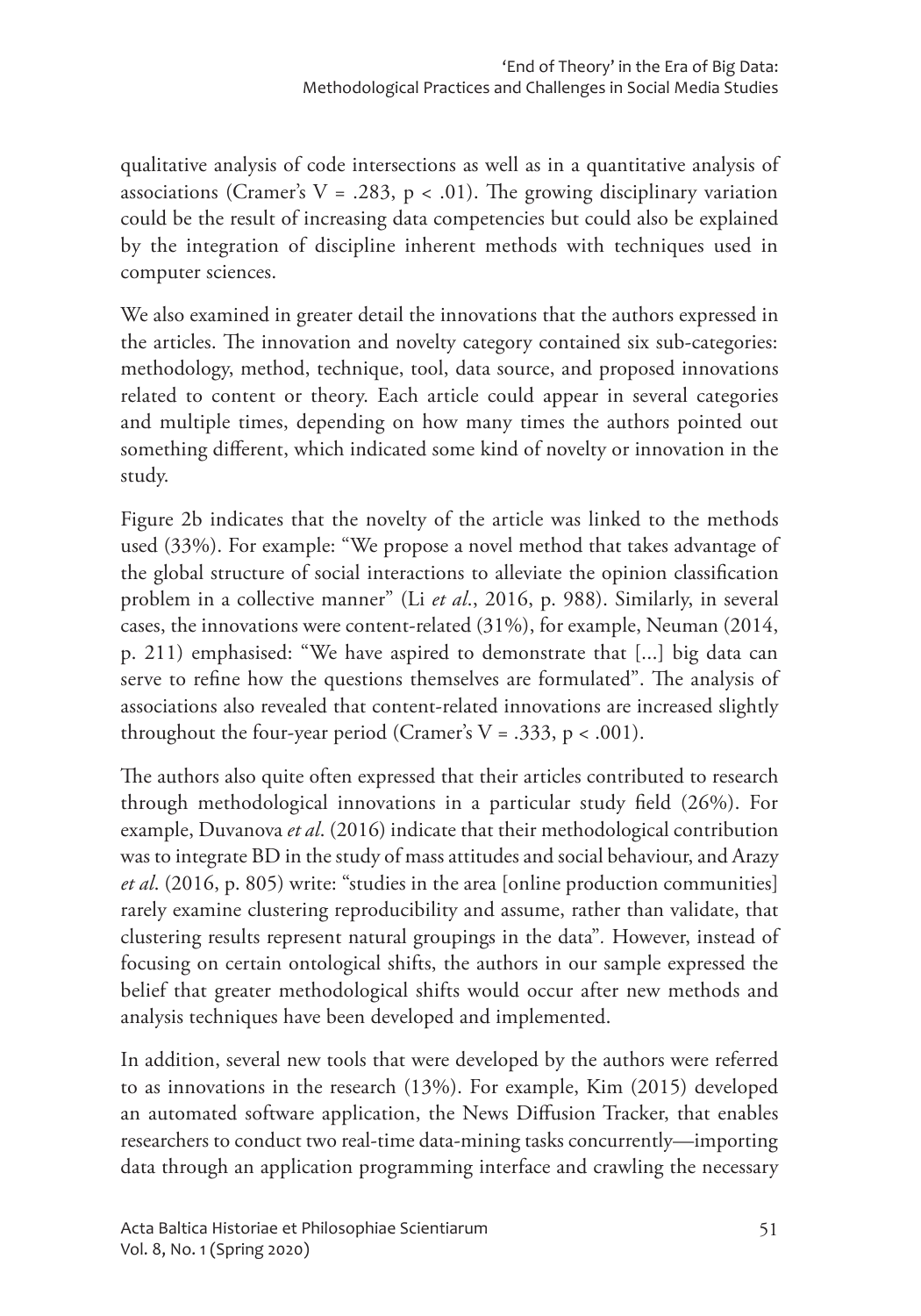Anu Masso Maris Männiste Andra Siibak

information from the web page. In some articles, however, the authors only indicated that they had developed a software program but did not name it and described it through the purpose of the particular tool. For example, "this paper analyses the data shadows of Hurricane Sandy through a specially designed software program that collects all geocoded tweets worldwide through the Twitter API" (Shelton *et al*., 2014, p. 170)*.* Innovation and novelty related to a data source could also occur with the usage of several data sources, e.g., "most of these studies focus on single-source data and do not take into account the fusion of multisource data" (Liu *et al*., 2015, p. 516)*.* The data source in the broader sense of the word may not have been that innovative, as Obholzer and Daniel (2016, p. 402), for example, used Twitter data, but the authors referred to the use of a particular dataset as "a novel dataset of MEP activity on Twitter [...] we are able to trace the evolution of traditional modes of campaigning"*.* 

### Discussion and implications

The starting point of this study was the shift induced by digital technology in the ways that social sciences are practised. More broadly, the article aimed to contribute to discussions about the possible move towards the 'end of theory' era raised by Anderson (2008) and discussed in later studies (Kitchin, 2014; Wagner-Pacifici *et al*., 2015; Resnyansky, 2019; Slota *et al*., 2020). These approaches warn that due to the emergence of large-scale data sources, the previously dominant approach to science that involves formulating testable hypotheses, testing models, and validating theoretical models is becoming obsolete. Therefore, whereas digital data are believed to be a significant source for explaining social processes, and for managing crises, these data are also challenging the research practices and ways of knowledge production.

The article strived to contribute to these discussions by conducting a systematic literature review based on empirical articles using social media big data (SMBD). This article relies on the empirical research published between 2012 and 2016, the period of rapid increase of SMBD studies. During this period, the principles of big data studies were developed and tested and have formed the foundations for further developments and discussions on knowledge production using SMBD.

This systematic literature review revealed significant discrepancies in how the authors of the articles in our sample understood SMBD both in terms of the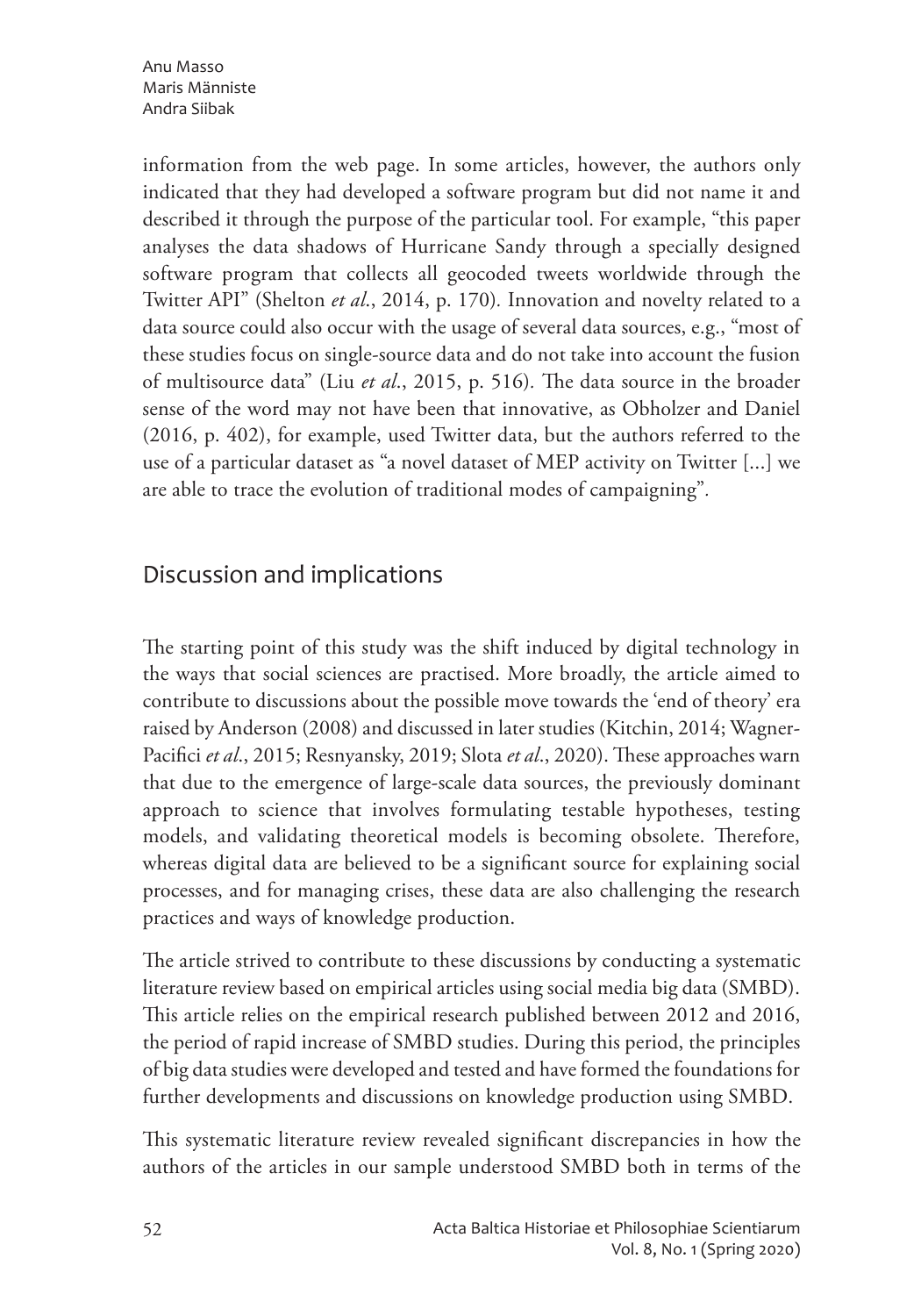definitions, data structure and data size used. These results confirm those of previous studies about variations in SMBD definitions (Gupta *et al.*, 2012; Lupton, 2015), related characteristics (Kitchin & McArdle, 2016), and the emerging shifts in knowledge production and data practices (Iliadis & Russo, 2016). Therefore, SMBD studies constitute not just a potential source for managing abstract social complexity but are employed to brand its power to control (un)predictable social crises. Also, SMBD studies highlight the potential to grasp the variety of social reality available in granular SMBD, and to evaluate the unknown social mechanisms of these disruptions. Therefore, as this original empirical study revealed, the SMBD are not operating exclusively as a source for either or both speeding and scaling up social science's knowledge-making (data as *big*), but extending the potentiality grasping variety of social reality (data as *social*).

The study results indicate that the relationship between the analysed articles and theory were more often weak than strong. Although about half of the analysed articles clearly defined either or both research questions and hypotheses, the remainder have not formulated either of those. A marginal number of studies expressed a descriptive type of inference, as opposed to exploratory, or explanatory/ predictive ways of reasoning expressed in most studies. Therefore, although the relatedness to theory was not necessarily strong in the analysed SMBD studies in 2012–2016, our study revealed that it has not led to the widespread use of descriptive ways of inference that Anderson (2008) proposes.

However, our study revealed that the SMBD studies have slightly more often used predictive and explanatory types of inference, compared to more traditional social science studies that do not use BD. Thus, novel data sources may enable researchers to explain and predict social phenomena that were previously not feasible. However, since some articles clearly do lack either a hypothesis or theory, this study shows that further discussions are needed about the role of theory in SMBD studies and in social science methods using large-scale data. SMBD enables predictions in social scientific research and raises questions of understanding, causation evaluating and resolving issues of the underlying mechanisms of social phenomena. Törnberg & Törnberg (2018) suggest that there are alternative approaches to mainstream positivist causation are both theoretical and, as Bengio *et al*. (2019) argue, methodologically introduced. Nevertheless, these are not yet rooted in the social science knowledge-making as highlighted in the initial SMBD studies. Failures in predictive modelling lead to global disruptions like the pandemic coronavirus that emerged in spring 2020,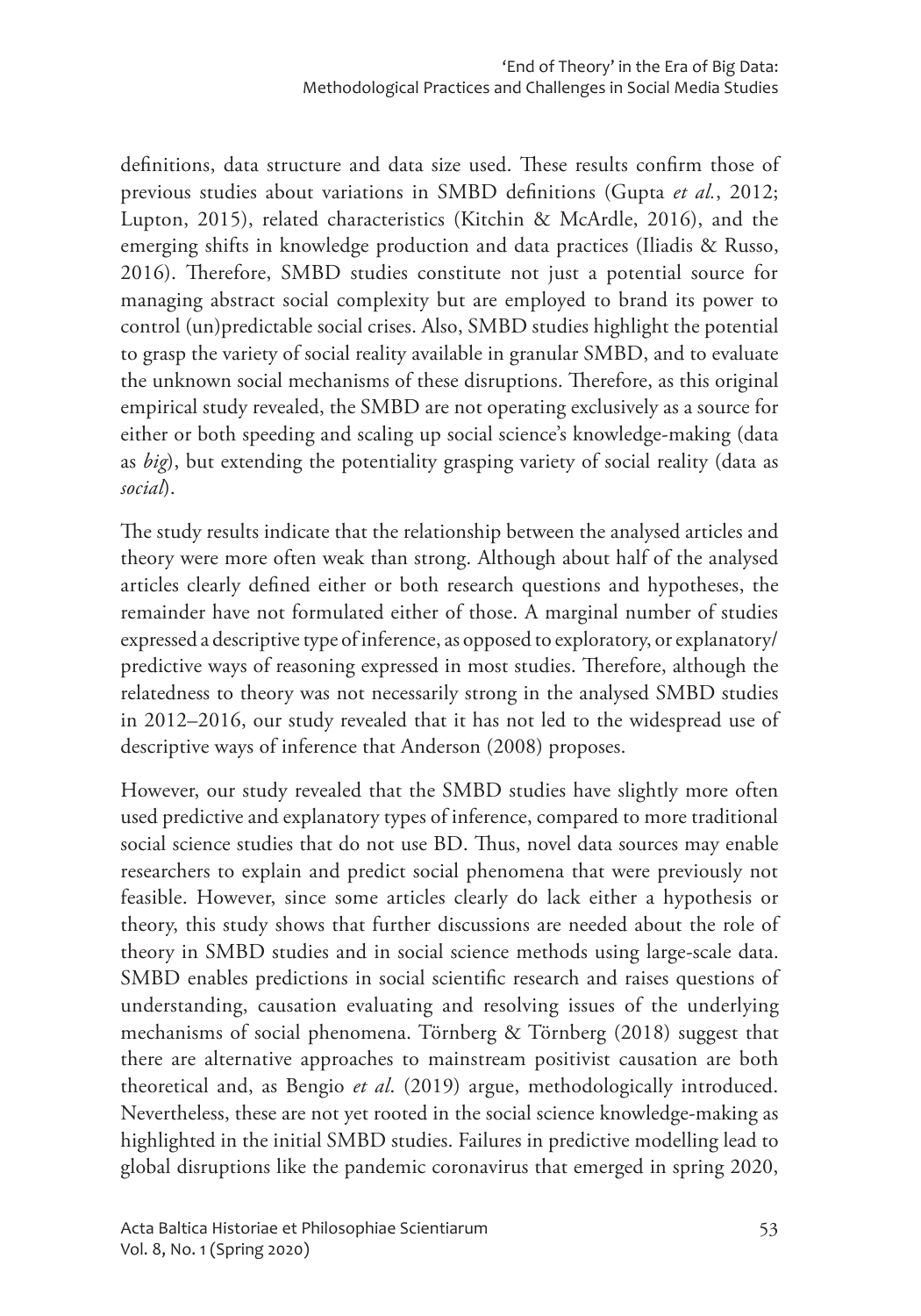which is an example that would benefit from an evaluation of the causes and effects of social behaviour, based on the SMBD.

The study indicates that the empirical SMBD studies conducted in 2012–2016 are built on the computational approach, which BD studies initially proposed (Chang *et al*., 2014; Keuschnigg *et al*., 2017), combined with alternatives that emerged in that period and advanced to full use later, such as digital methods (Rogers, 2013; 2019) and cultural analytics (Manovic, 2017). Our study highlighted that, during 2012–2016, interdisciplinary teams often used the novel computational methods; that the frequency of usage has slightly increased over time. However, traditional and classical social science methods, including qualitative and quantitative, as well as mixed methods approaches, have been used alongside computational methods. Therefore, a prerequisite of both making sense of SMBD and of evaluating the global impact of social behaviour using SMBD are computational skills as well as careful consideration of the sociocultural context of the collected data and the research phenomena.

The analysis highlighted that content-related innovations, besides proposing novel analysis techniques, methods, data, etc. when analysing SMBD, are on the increase. The availability of an increasing number of data analysis tools combined with the formation of interdisciplinary research teams has enabled previously unresolved research questions to be answered. Studies have shown that a variety of research features are needed to resolve unanswered research problems, like innovations in data analysis techniques, tools and methods (He *et al*., 2015; Park *et al*., 2015; Bengio *et al*., 2019) as well as novel methodologies (Breiman, 2001; Boellstorff, 2013; Manovich, 2017). However, future developments in social scientific theory-building in relation to BD sources are still wide open.

Scholars of preliminary studies (see Halavais, 2013; Veltri, 2017) propose that the growth of machine-learning methods may provide new perspectives for theory development within the discipline of social science. Recent research has been rather critical regarding both the implementation of machine-learning methods (Bengio *et al*., 2019) and the detection of patterns in the phenomena without explaining the underlying mechanisms. Previous studies have indicated that the cognitive abilities of the data subjects are exploited (Mühlhoff, 2019) for collecting the SMBD. As this empirical study has revealed, further methodological development of SMBD studies assumes the cognitive abilities of the researchers for detecting the social disruptions evident in the data, and for being aware of the human biases in the data.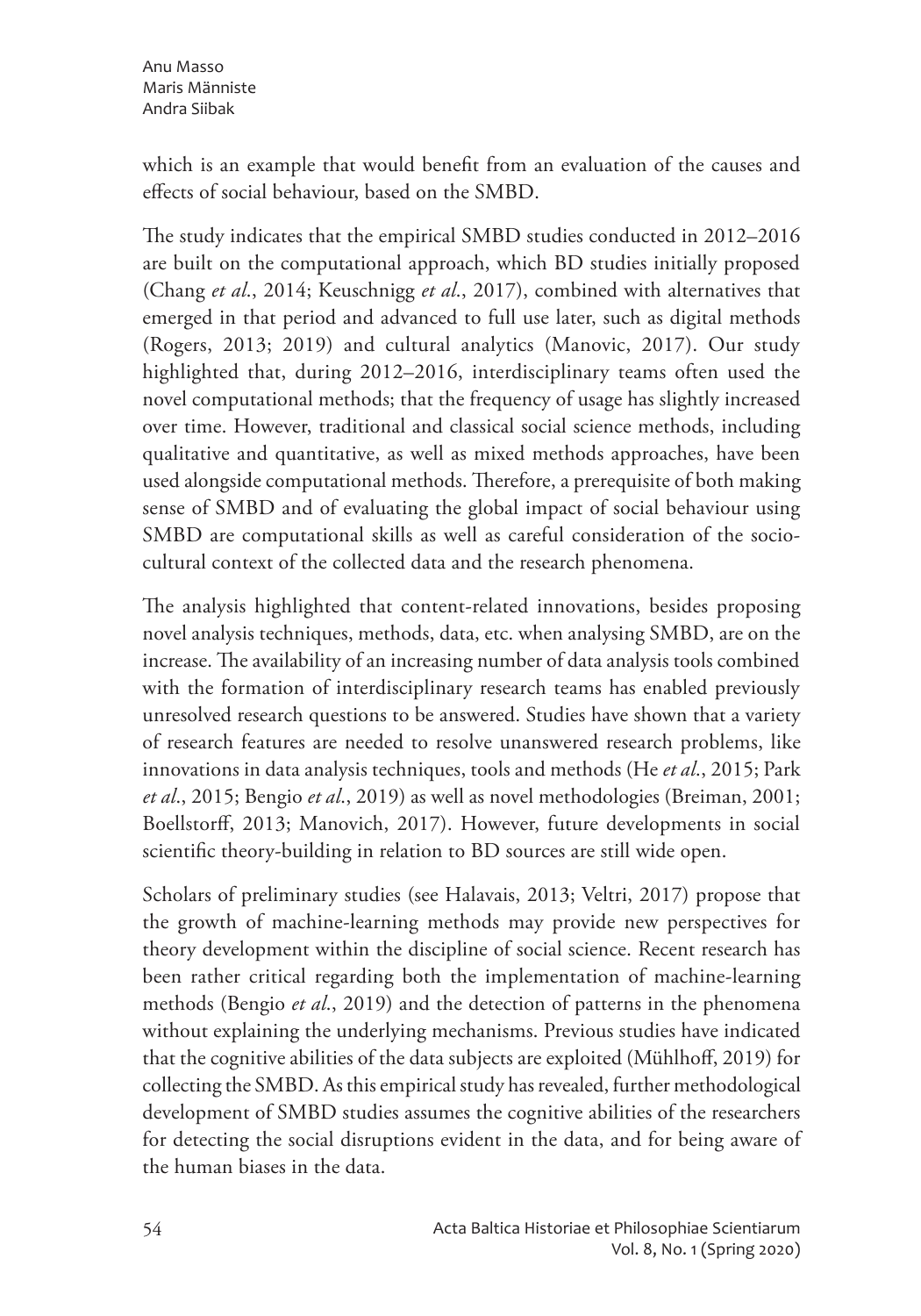The turn to a computational social science risks developing passive 'human research machines', where despite the explosive growth of computational methods, researchers have limited opportunities to resolve societal problems. Instead, social science research is challenged to move towards human researchers having an active role in societies in detecting and evaluating the results of machines. This notion follows two assumptions. First, access to granular data is a necessary pre-condition. Second, introducing methods in social sciences enabling the explanation of the mechanisms of cause and effect will be used instead of implementing machine-learning methods exclusively focusing on pattern recognition (see, e.g., Begio *et al*., 2019).

Future studies should consider several additional factors when empirically explaining the shifts in knowledge production in SMBD studies within the social sciences. As this article focused on the short period (2012–2016) of rapid shifts in SMBD studies, the study covering a longer time period would reveal if and how the tendencies and revealed variations in knowledge production in SMBD studies would develop further. We assume that the implementation of the European General Data Protection Regulation (Regulation (EU)2016/679) and data scandals like the one involving Cambridge Analytica (2018) may have influenced the research practices of SMBD studies. Temporally extending the sample would enable researchers to examine these changes. Future research should also consider in greater detail interdisciplinary differences, in order to evaluate the understandings of cause and effect in empirical studies and theoretical approaches in social science research.

The study enabled us to contribute to the discussions about the practice of using SMBD in knowledge production and calls for further discussions on the role of theory in digital social research and alternative understandings and practices of causation in the era of SMBD. This will assure an explanation of unknown mechanisms of realities as constructed in social media and revealed in social science research.

### Acknowledgements

This research was financed by the Development Program of Tallinn University of Technology (2014-2020.4.01.16-0032), the European Commission (Marie Curie 626601), and the Estonian Research Council (IUT20-38). We also thank Stefan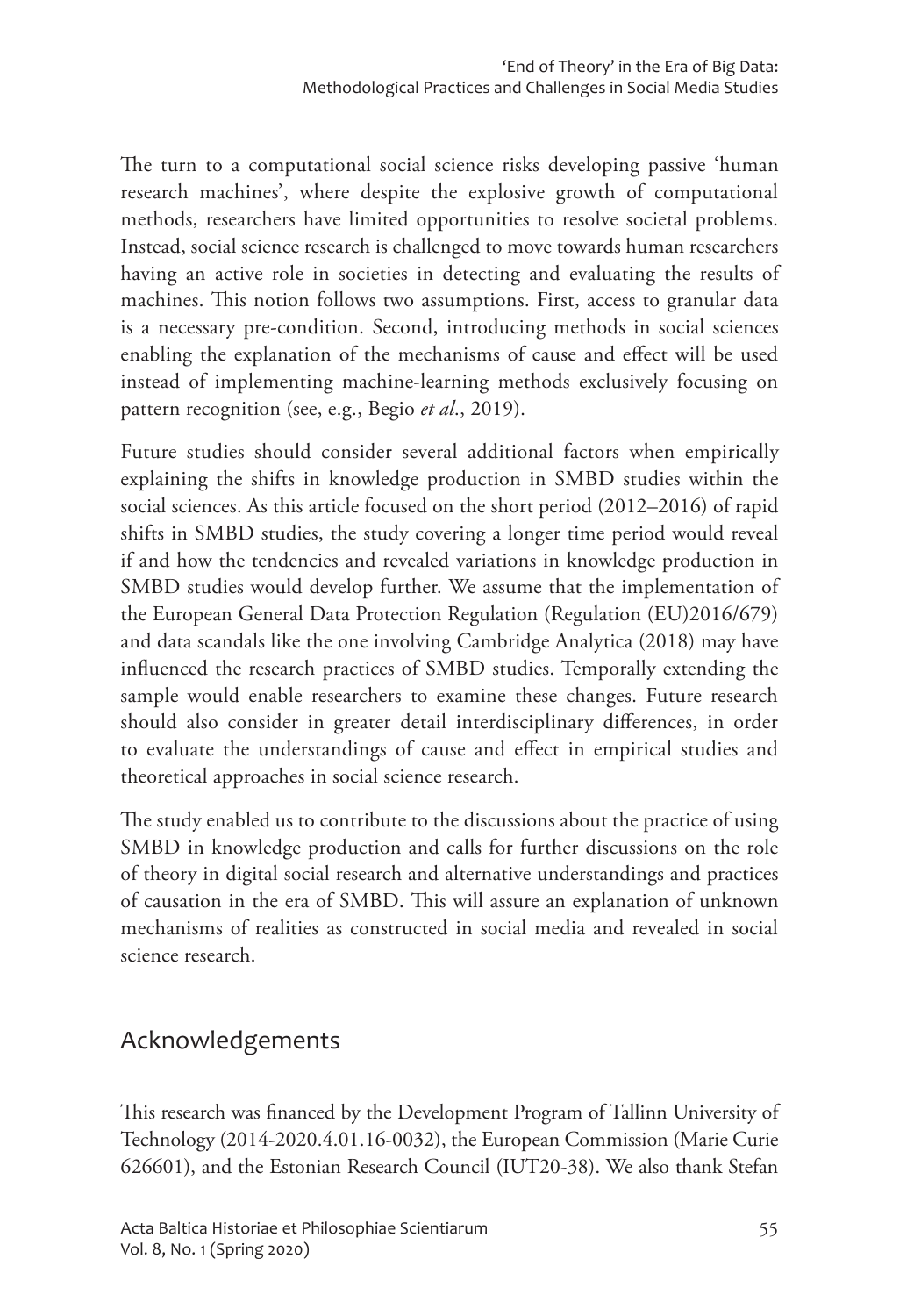Wehrli, head of the Decision Science Laboratory, for assistance with systematic literature analysis method, and Andreas Diekmann, professor of sociology at ETH Zürich for comments that greatly improved the manuscript. We are also grateful to Marcus Denton of Derettens OÜ for language editing the article.

### References

- **Anderson, C.** (2008), 'The end of theory,' *Wired*, vol. 16, no. 7, p. 108.
- **Bengio, Y.; Deleu, T.; Rahaman, N.; Ke, R.; Lachapelle, S.; Bilaniuk, O.; Goyal, A. & Pal, C.** (2019), *A Meta-Transfer Objective for Learning to Disentangle Causal Mechanisms*, ArXiv Preprint, arXiv: 1901.10912.
- **Barberis Canonico, L.; Mcneese, N. J. & Duncan, C.** (2018), 'Machine learning as grounded theory: human-centered interfaces for social network research through artificial intelligence,' *Proceedings of the Human Factors and Ergonomics Society Annual Meeting*, vol. 62, no. 1, pp. 1252–1256. https://doi.org/10.1177/1541931218621287
- **Boellstorff, T.** (2013), 'Making big data, in theory,' *First Monday*, vol. 18, no. 10. https://doi.org/10.5210%2Ffm.v18i10.4869
- **Bowker, G. C.** (2013), 'Data flakes: an afterword to '"Raw Data" Is an Oxymoron',' in L. Gitelman (ed.) *"Raw Data" Is an Oxymoron*, Cambridge: MIT Press. Retrieved from http://www.ics.uci.edu/\*vid/Readings/bowker\_data\_flakes.pdf [accessed Feb 2020]
- **Bowker, G. C.** (2014), 'Big data, big questions: the theory/data thing,' *International Journal of Communication*, vol. 8, no. 2043, pp. 1795–1799. Retrieved from https:// ijoc.org/index.php/ijoc/article/view/2190/11568, 5 [accessed Feb 2020]
- **boyd, d. & Crawford, K.** (2012), 'Critical questions for big data: Provocations for a cultural, technological, and scholarly phenomenon,' *Information, Communication & Society*, vol. 15, no. 5, pp. 662–679. https://doi.org/10.1080/136911 8X.2012.678878
- **Breiman, L.** (2001), 'Statistical modeling: the two cultures,' with comments and a rejoinder by the author, *Statist. Sci*., vol. 16, no. 3, pp. 199–231. https://doi. org/10.1214/ss/1009213726
- **Brock, A.** (2015), 'Deeper data: a response to boyd and Crawford,' *Media, Culture & Society*, vol. 37, no. 7, pp. 1084–1088. https://doi.org/10.1177/0163443715594105
- **Bruns, A.** (2013), 'Faster than the speed of print: reconciling 'big data' social media analysis and academic scholarship,' *First Monday*, vol. 18, no. 10. https://doi. org/10.5210/fm.v18i10.4879
- **Chang, R. M.; Kauffman, R. J. & Kwon, Y.** (2014), 'Understanding the paradigm shift to computational social science in the presence of big data,' *Decision Support Systems*, vol. 63, pp. 67–80. https://doi.org/10.1016/j.dss.2013.08.008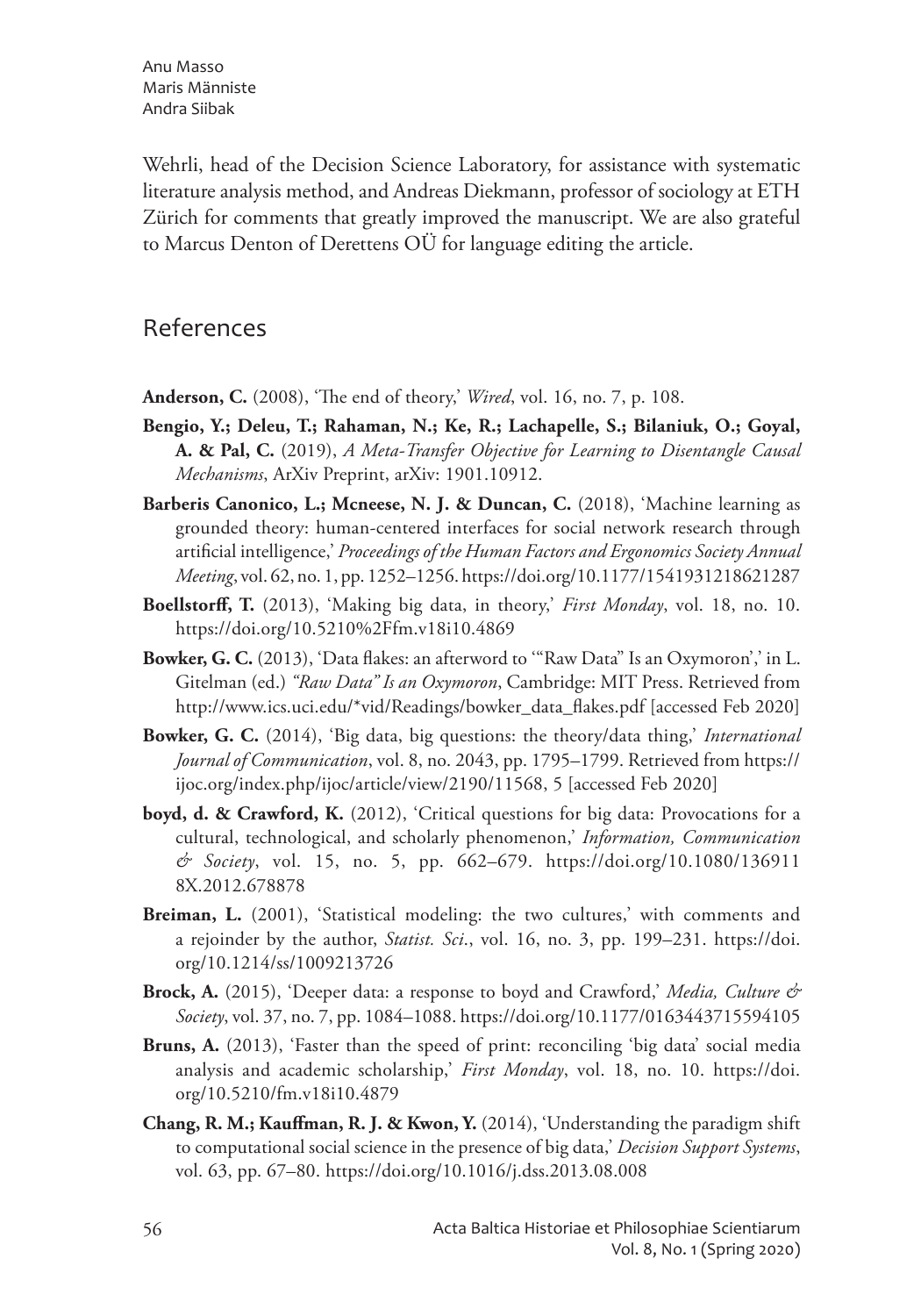- **Cohen, P.** (2010), 'Digital keys for unlocking the humanities' riches,' *New York Times*, 17 November.
- **Crawford, K.; Miltner, K. & Gray, M. L.** (2014), 'Critiquing big data: politics, e-ethics, epistemology,' Special section introduction, *International Journal of Communication*, vol. 8, pp. 1663–1672.
- **Dalton, C. & Thatcher, J.** (2014), 'What does a critical data studies look like, and why do we care?' *Society & Space*, 12 May. Retrieved from http://societyandspace. org/2014/05/12/what-does-a-critical-data-studies-look-like- and-why-do-we-carecraigdalton-and-jim-thatcher
- **Dawson, M.** (2019), 'Algorithmic culture, networked learning and the technological horizon of theory,' *Technology, Pedagogy and Education*, vol. 28, no. 4, pp. 463–472. https://doi.org/10.1080/1475939X.2019.1643780
- **DellaPosta, D.; Shi, Y. & Macy, M.** (2015), 'Why do liberals drink lattes?' *American Journal of Sociology*, vol. 120, no. 5, pp. 1473–1511. https://doi.org/10.1086/681254
- **Eklund, L.; Stamm, I. & Liebermann, W. K.** (2019), 'The crowd in crowdsourcing: crowdsourcing as a pragmatic research method,' *First Monday*, vol. 24, no. 10. https://doi.org/10.5210/fm.v24i10.9206
- **Goyder, J. & Leiper, J. M.** (1985), 'The decline in survey response: a social values interpretation,' *Sociology*, vol. 19, no. 1, pp. 55–71. https://doi.org/10.1177/0038038585019001006
- **Gupta, R.; Gupta, H. & Mohania, M.** (2012), 'Cloud computing and big data analytics: What is new from database perspective?' in *Data Analytics, Proceedings of First International Conference*, BDA 2012, New Delhi, India, December, pp. 42–61. https://doi.org/10.1007/978-3-642-35542-4\_5
- **Halavais, A.** (2013), 'Home made big data? Challenges and opportunities for participatory social research,' *First Monday*, vol. 18, no. 10. https://doi.org/10.5210/fm.v18i10.4876
- **Hargittai, E.** (2020), 'Potential biases in big data: omitted voices on social media,' *Social Science Computer Review*, vol. 38, no. 1, pp. 10–24. https://doi. org/10.1177/0894439318788322
- **He, W.; Wu, H.; Yan, G.; Akula, V. & Shen, J.** (2015), 'A novel social media competitive analytics framework with sentiment benchmarks,' *Information & Management*, vol. 52, pp. 801–812. https://doi.org/10.1016/j.im.2015.04.006
- **Helbing, D.** (2013), 'Globally networked risks and how to respond,' *Nature*, vol. 497, no. 7447, pp. 51–59. https://doi.org/10.1038/nature12047
- **Hindman, M.** (2015), 'Building better models: prediction, replication, and machine learning in the social sciences,' *The Annals of the American Academy of Political and Social Science*, vol. 659, no. 1, pp. 48–62. https://doi.org/10.1177/0002716215570279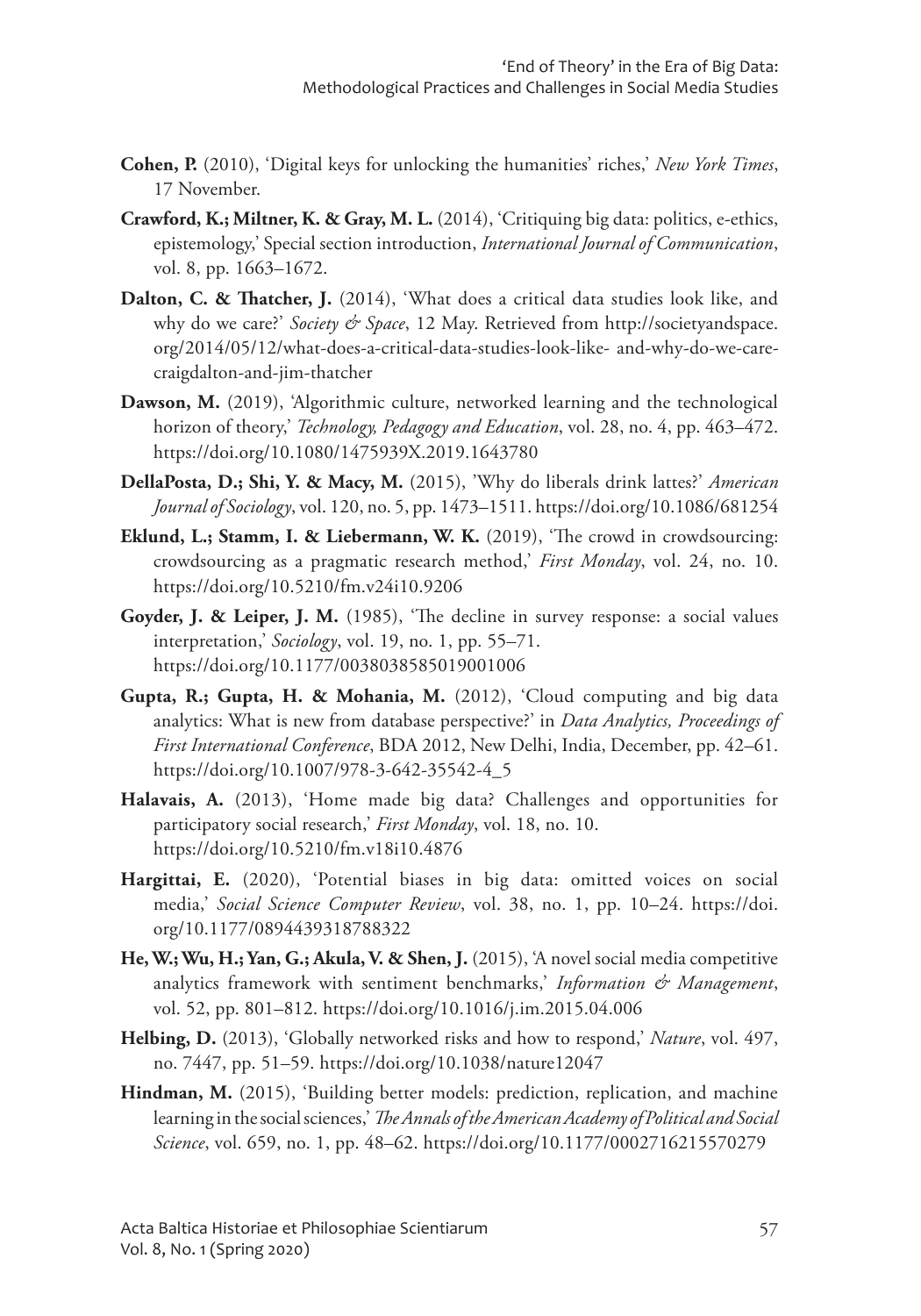Anu Masso Maris Männiste Andra Siibak

- **Hofman, J. M.; Sharma, A. & Watts, D. J.** (2017), 'Prediction and explanation in social systems,' *Science*, vol. 355, no. 6324, pp. 486–488. https://doi.org/10.1126/science.aal3856
- **Iliadis, A. & Russo, F.** (2016), 'Critical data studies: an introduction,' *Big Data & Society*, vol. 3, no. 2, pp. 1–7. https://doi.org/10.1177/2053951716674238
- **Kennedy, H.; Elgesem, D. & Miguel, C.** (2017), 'On fairness: user perspectives on social media data mining,' *Convergence*, vol. 23, no. 3, pp. 270–288. https://doi.org/10.1177/1354856515592507
- **Keuschnigg, M.; Lovsjö, N. & Hedström, P.** (2017), 'Analytical sociology and computational social science,' *Journal of Computational Social Science*, vol. 1, pp. 3–14. https://doi.org/10.1007/s42001-017-0006-5
- **Kitchin, R.** (2014), 'Big data, new epistemologies and paradigm shifts,' *Big Data & Society*, vol. 1, no. 1, pp. 1–12. https://doi.org/10.1177/2053951714528481
- **Kitchin, R. & McArdle, G.** (2016), 'What makes big data, big data? Exploring the ontological characteristics of 26 datasets,' *Big Data & Society*, vol. 3, no. 1, pp. 1–10. https://doi.org/10.1177/2053951716631130
- **Knight, W.** (2019), 'An AI pioneer wants his algorithms to understand the 'why',' *Wired*, 10 August. Retrieved from https://www.wired.com/story/ai-pioneer-algorithmsunderstand-why/?fbclid=IwAR0YmGkLKgCuqQmllBldZUtG66HFhoQYVztTe F3Rmx2hB9F9tCNlLg0Pybc&mbid=social\_facebook&utm\_brand=wired&utm\_ campaign=falcon&utm\_medium=social&utm\_social-type=owned&utm\_ source=facebook [accessed Mar 2020]
- **Lazega, E. & Snijders, T. A. B.** (2016), *Multilevel Network Analysis for the Social Sciences: Theory, Methods and Applications*, 1st ed., Methodos Series, Methodological Prospects in the Social Sciences: vol. 12. Retrieved from http://sfx.ethz.ch/sfx\_locater?sid=AL EPH:EBI01&genre=book&isbn=9783319245201 [accessed Mar 2020] https://doi.org/10.1007/978-3-319-24520-1
- **Lupton, D.** (2015), 'The thirteen Ps of big data,' *This Sociological Life*, A blog by sociologist Debora Lupton. Retrieved from https://simplysociology.wordpress. com/2015/05/11/the-thirteen-ps-of-big-data/ [accessed Mar 2020]
- **Manovich, L.** (2011), 'Trending: the promises and the challenges of big social data,' in M. K. Gold (ed.) *Debates in the Digital Humanities*, Minneapolis, MN: University of Minnesota Press, pp. 460–475. https://doi.org/10.5749/minnesota/9780816677948.003.0047
- **Manovich, L.** (2017), 'Cultural analytics, social computing and digital humanities,' in M. T. Schäfer & K. van Es (eds.) *The Datafied Society Studying Culture through Data*, Amsterdam: Amsterdam University Press, pp. 55–69. https://doi.org/10.1515/9789048531011-006
- **Marres, N. & Gerlitz, C.** (2015), 'Interface methods: renegotiating relations between digital social research, STS and sociology,' *Sociological Review*, vol. 64, pp. 21–46. https://doi.org/10.1111/1467-954X.12314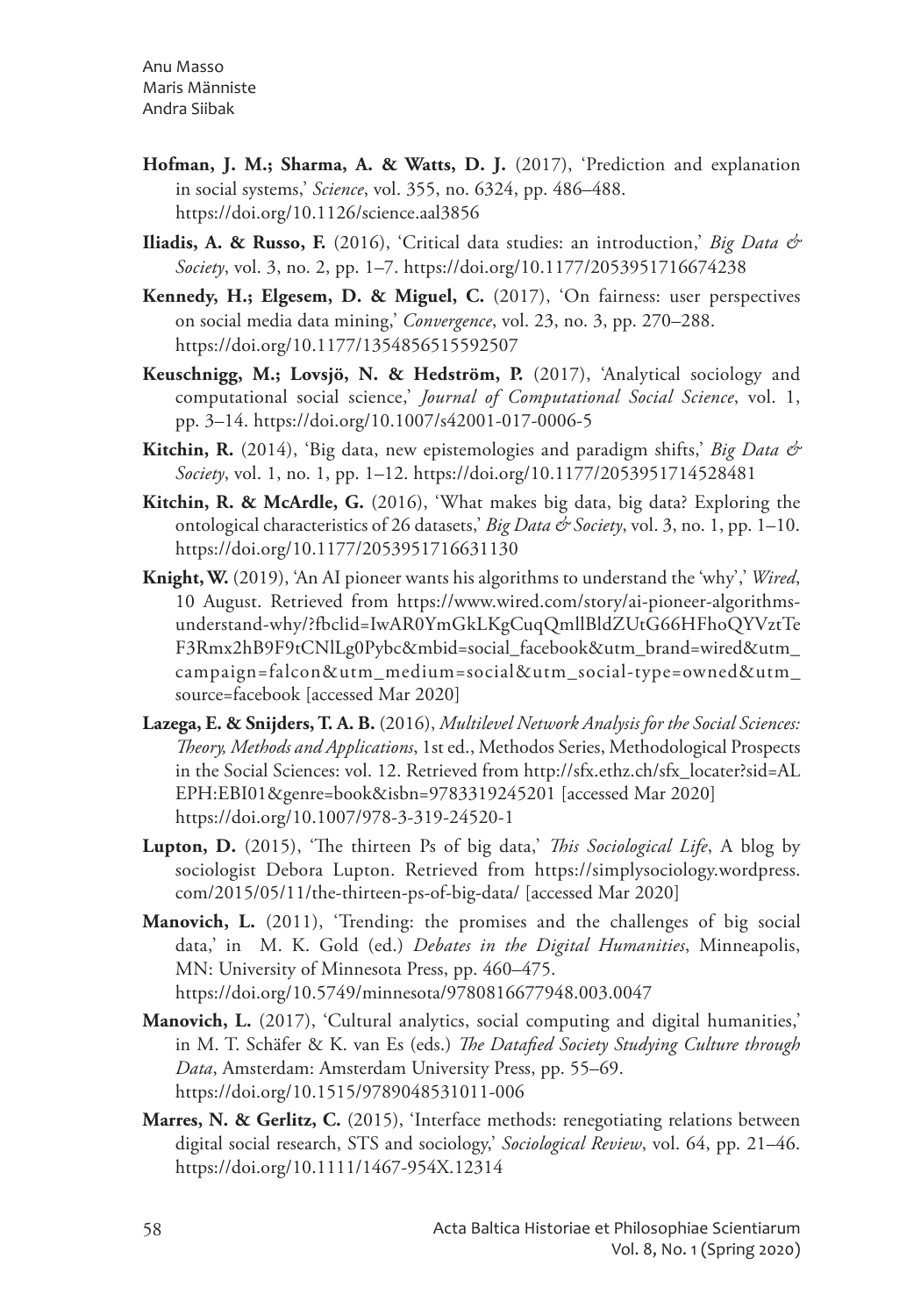- **Mason, W.; Vaughan, J. W. & Wallach, H.** (2014), 'Computational social science and social computing,' *Machine Learning*, vol. 95, no. 3, pp. 257–260. **Masson, E.** (2017), 'Humanistic data research: an encounter between epistemic traditions,' in M. T. Schäfer & K. van Es (eds.) *The Datafied Society Studying Culture through Data,* Amsterdam: Amsterdam University Press, pp. 25–37. https://doi.org/10.1007/s10994-013-5426-8
- **McFarland, D.; Lewis, K. & Goldberg, A.** (2016), 'Sociology in the era of big data: the ascent of forensic social science,' *The American Sociologist*, vol. 47, no. 1, pp. 12–35. https://doi.org/10.1007/s12108-015-9291-8
- **Mühlhoff, R.** (2019), 'Human-aided artificial intelligence: or, how to run large computations in human brains? Toward a media sociology of machine learning,' *New Media & Society*, 6 November. https://doi.org/10.1177/1461444819885334
- Neff, G.; Tanweer, A.; Fiore-Gartland, B. & Osburn, L. (2017), 'Critique and contribute: a practice-based framework for improving critical data studies and data science,' *Big Data*, vol. 5, no. 2, pp. 85–97. https://doi.org/10.1089/big.2016.0050
- **O'Brien, D. T.; Sampson, R. J. & Winship, C.** (2015), 'Ecometrics in the age of big data: measuring and assessing "broken windows" using large-scale administrative records,' *Sociological Methodology*, vol. 45, no. 1, pp. 101–147. https://doi.org/10.1177/0081175015576601
- **Olshannikova, E.; Olsson, T.; Huhtamäki, J. & Kärkkäinen, H.** (2017), 'Conceptualizing big social data,' *Journal of Big Data*, vol. 4, no. 1, pp. 1–19. https://doi.org/10.1186/s40537-017-0063-x
- **Olteanu, A.; Castillo, C.; Diaz, F. & Kıcıman, E.** (2019), 'Social data: biases, methodological pitfalls, and ethical boundaries,' *Frontiers of Big Data*, vol. 2, no. 13. https://doi.org/10.3389/fdata.2019.00013
- **Park, G.; Schwartz, H. A.; Eichstaedt, J. C.; Kern, M. L.; Kosinski, M.; Stillwell, D. J.; … Seligman, M. E. P.** (2015), 'Automatic personality assessment through social media language,' *Journal of Personality and Social Psychology*, vol. 108, no. 6, pp. 934–952. https://doi.org/10.1037/pspp0000020
- **Puschmann, C. & Burgess, J.** (2014), 'Big data, big questions: metaphors of big data,' *International Journal of Communication*, vol. 8, pp. 1690–1709.
- Regulation (EU)2016/679 of the European Parliament and of the Council of 27 April 2016 on the protection of natural persons with regard to the processing of personal data and on the free movement of such data, and repealing Directive 95/46/EC (Data Protection Directive), *OJ* L119, 4.5.2016, implementation date 25.5.2018.
- **Resnyansky, L.** (2019), 'Conceptual frameworks for social and cultural Big Data analytics: answering the epistemological challenge,' *Big Data & Society*, vol. 6, no. 1. https://doi.org/10.1177/2053951718823815
- **Rieder, B.** (2016), 'Big data and the paradox of diversity,' *Digital Culture & Society*, vol. 2, no. 2. https://doi.org/10.14361/dcs-2016-0204
- **Rogers, R.** (2013), *Digital Methods*, Cambridge, Ma: MIT. https://doi.org/10.7551/mitpress/8718.001.0001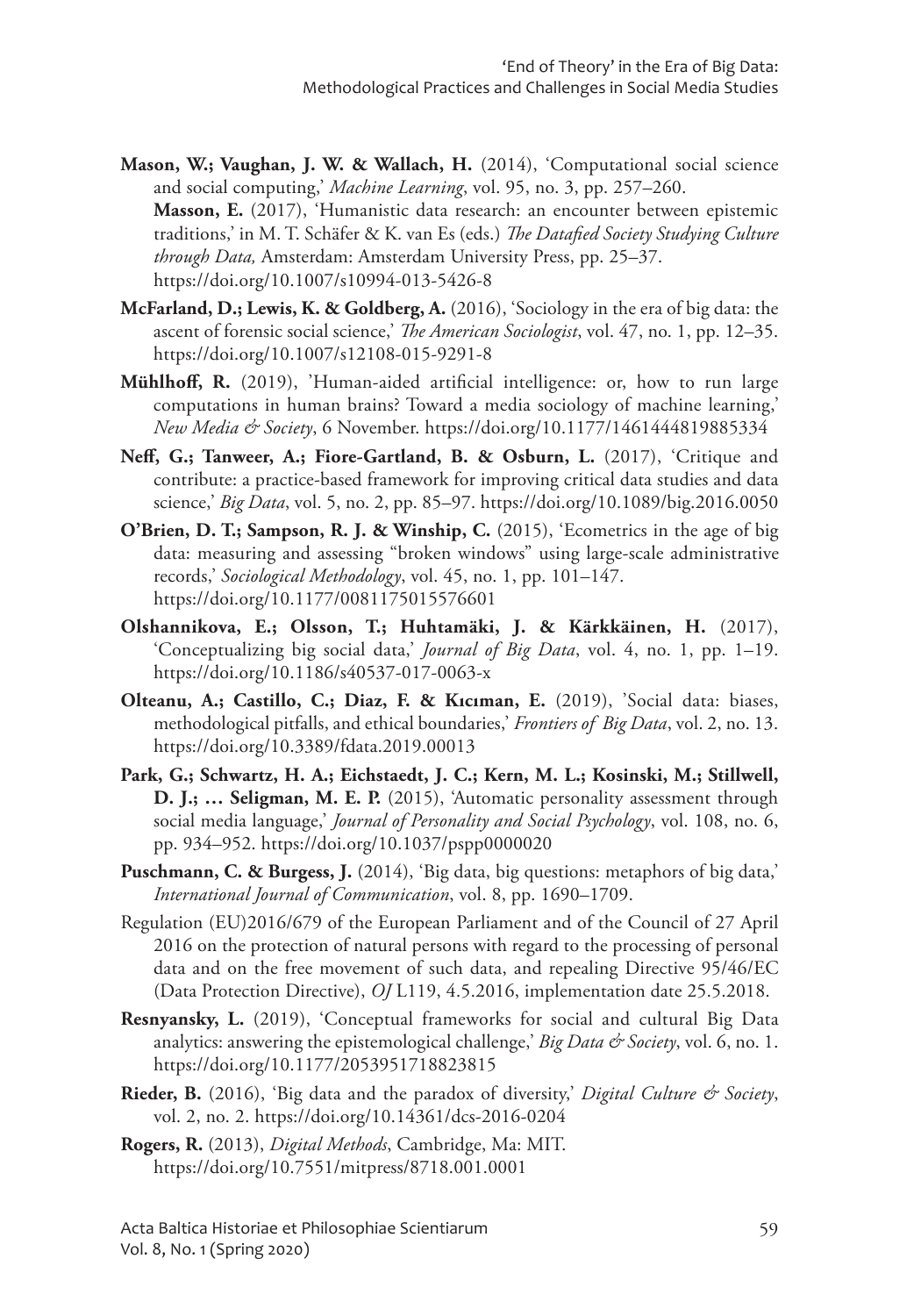Anu Masso Maris Männiste Andra Siibak

**Rogers, R.** (2019), *Doing Digital Methods*, Los Angeles: Sage.

- **Schäfer, M. T. & van Es, K.**, eds. (2017), *The Datafied Society: Studying Culture Through Data*, Amsterdam: Amsterdam University Press. https://doi.org/10.5117/9789462981362
- **Scheinfeldt, T.** (2012), 'Sunset for ideology, sunrise for methodology,' in M. K. Gold (eds.) *Debates in the Digital Humanities*, Minneapolis, MN & London: University of Minnesota Press, pp. 124–126. https://doi.org/10.5749/ minnesota/9780816677948.003.0014
- **Shah, D. V.; Cappella, J. N. & Neuman, W. R.** (2015), 'Big data, digital media, and computational social science,' *The Annals of the American Academy of Political and Social Science*, vol. 659, no. 1, pp. 6–13. https://doi.org/10.1177/0002716215572084
- **Sivarajah, U.; Kamal, M. M.; Irani, Z. & Weerakkody, V.** (2017), 'Critical analysis of Big Data challenges and analytical methods,' *Journal of Business Research*, vol. 70, pp. 263–286. https://doi.org/10.1016/j.jbusres.2016.08.001
- **Slota, S. C.; Hoffman, A. S.; Ribes, D. & Bowker, G. C.** (2020), 'Prospecting (in) the data sciences,' *Big Data & Society*, vol. 7, no. 1. https://doi. org/10.1177/2053951720906849
- **Spitz, G.; Niles, F. L. & Adler, T. J.** (2006), *Web-based Survey Techniques*, Transit Cooperative Research Program (TCRP) Synthesis 69, Washington, DC: Transportation Research Board, pp. 1–104. https://doi.org/10.17226/14028Tran sportation Research Board.
- **Szolnoki, G. & Hoffmann, D.** (2013), 'Online, face-to-face and telephone surveys comparing different sampling methods in wine consumer research,' *Wine Economics and Policy*, vol. 2, no. 2, pp. 57–66. https://doi.org/10.1016/j.wep.2013.10.001
- **Thatcher, J.; O'Sullivan, D. & Mahmoudi, D.** (2016), 'Data colonialism through accumulation by dispossession: new metaphors for daily data,' *Environment and Planning D: Society and Space*, vol. 34, no. 6, pp. 990–1006. https://doi. org/10.1177/0263775816633195
- **Thylstrup, N. B.; Flyverbom, M. & Helles, R.** (2019), 'Datafied knowledge production: introduction to the special theme,' *Big Data & Society*, vol. 6, no. 2. https://doi. org/10.1177/2053951719875985
- **Tukey, J. W.** (1962), 'The future of data analysis,' *The Annals of Mathematical Statistics*, vol. 33, no. 1, pp. 1–67. https://doi.org/10.1214/aoms/1177704711
- **van Es, K.; Lopez Coombs, N. & Boeschoten, T.** (2017), 'Towards a reflexive digital data analysis,' in Schäfer & van Es (eds.) *The Datafied Society Studying Culture through Data*, Amsterdam: Amsterdam University Press, pp. 171–183. https://doi.org/10.1515/9789048531011-015
- **Veltri, G. A.** (2017), 'Big Data is not only about data: the two cultures of modelling, *Big Data & Society*, vol. 4, no. 1, pp. 1–6. https://doi.org/10.1177/2053951717703997
- **Weltevrede, E. J. T.** (2016), *Repurposing Digital Methods: The Research Affordances of Platforms and Engines*, PhD thesis. Retrieved from http://dare.uva.nl/personal/ pure/en/publications/repurposing-digital-methods-the-research-affordances-of-